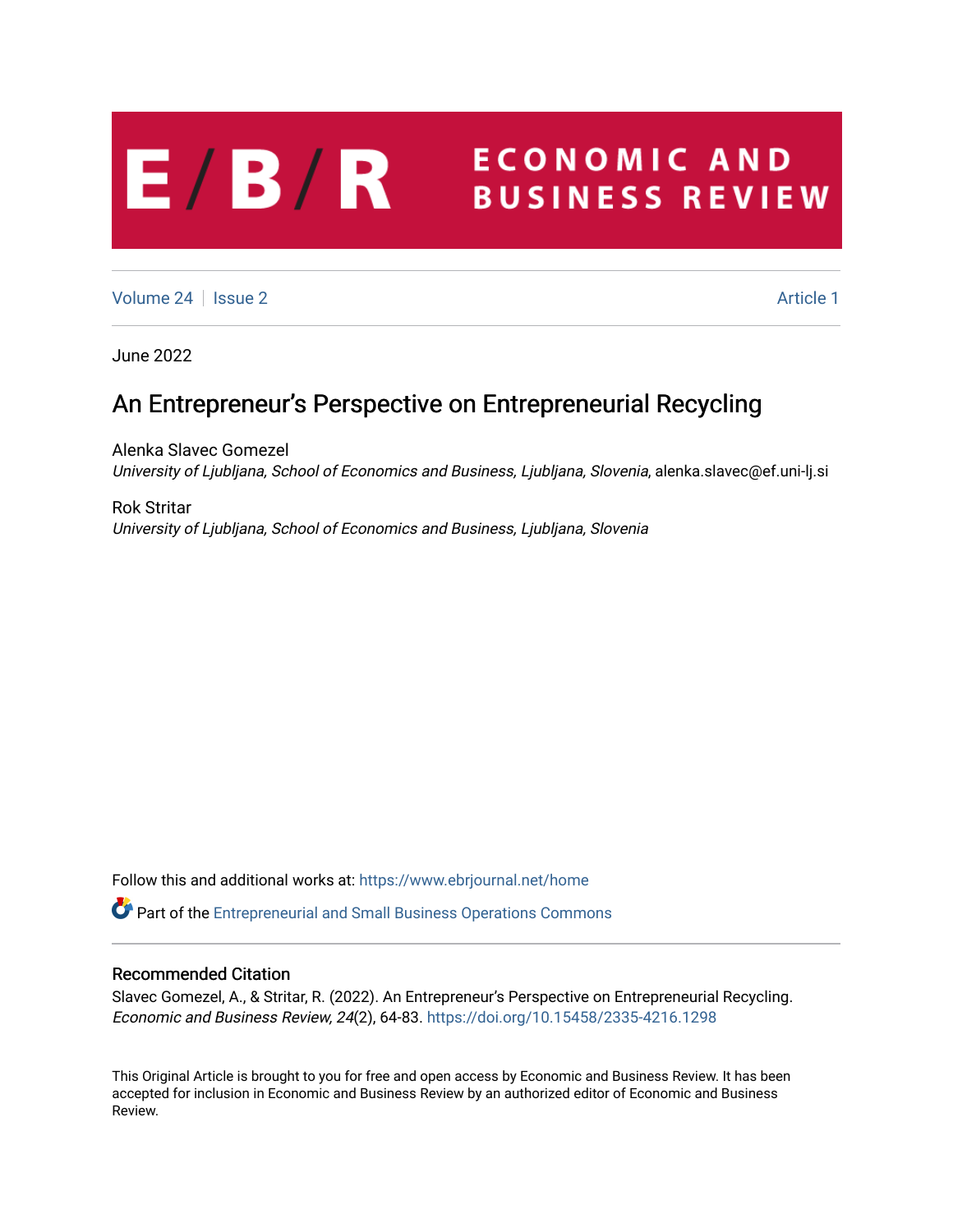# ORIGINAL ARTICLE An Entrepreneur's Perspective on Entrepreneurial Recycling

Alenka Slavec Gomezel\*, Rok Stritar

University of Ljubljana, School of Economics and Business, Ljubljana, Slovenia

#### Abstract

We propose new insights into entrepreneurial recycling, focusing on the entrepreneur's perspective on the role of recycling. We define entrepreneurial recycling as the process by which entrepreneurs share, receive, and transform human, social, organizational, and financial capital throughout the entire entrepreneurial lifecycle: entry, growth and exit. However, research on this topic remains fragmented and underdeveloped. We applied a qualitative, interpretive, and inductive lens to explore the lived experience of six entrepreneurs in order to conceptualize entrepreneurial recycling and understand the implications for entrepreneurial theory and practice. We argue that when entrepreneurs recycle, they trigger a reciprocal trust loop with benefits for receivers and givers involved in recycling and the entrepreneurial ecosystem, the region and the national economy.

Keywords: Entrepreneurial recycling, Entrepreneurial ecosystem, Reuse capital, Entrepreneur, Interpretative phenomenological analysis

JEL classification: J24, L26

## Introduction

"The majority of the things that I implement, have come from my experiences over the 49 years that I've been in business. And that comes from that I talk to people all the time, I ask good questions, and I also am there as a mentor to other business people."

(Peter, an interviewee in our study)

hen entrepreneurs channel a proportion of their human, social, organizational, and financial capital into other, often multiple, entrepreneurial activities, they recycle their entrepreneurial capital, making it available to other entrepreneurs in their entrepreneurial ecosystem. Recycling is a vital process of resource flow within ecosystems [\(Mack](#page-18-0) & [Mayer, 2016;](#page-18-0) [Spigel](#page-19-0) & [Harri](#page-19-0)[son, 2018](#page-19-0)). In the research to date, there has been consensus on two key facts of entrepreneurial recycling. First, entrepreneurial recycling is one of

the crucial pillars of a strong entrepreneurial ecosystem [\(Bahrami](#page-17-0) & [Evans, 2000](#page-17-0); [Mason](#page-18-1) & [Brown,](#page-18-1) [2014](#page-18-1); [Mason](#page-18-2) & [Harrison, 2006](#page-18-2)). Such entrepreneurial ecosystems foster regional development and national competitiveness ([DeTienne](#page-18-3) & [Cardon,](#page-18-3) [2012](#page-18-3); [DeTienne](#page-18-4) & [Wennberg, 2014;](#page-18-4) [Huggins et al.,](#page-18-5) [2017](#page-18-5); [Spigel](#page-19-1) & [Vinodrai, 2020\)](#page-19-1) through its outputs (e.g. productive entrepreneurial ventures), outcomes (e.g. creating jobs, new ideas, efficiency), and impact (e.g. value-added growth) ([Nicotra et al.,](#page-18-6) [2018](#page-18-6)). Second, individual entrepreneurs in these ecosystems trigger entrepreneurial recycling. In effect, recycling takes place at the micro level of individual entrepreneurs as they interact with one another ([Hessels et al., 2011](#page-18-7); [Sullivan, 2000](#page-19-2)); however, the outcomes of that recycling are mainly seen at the macro level of the ecosystems in the form of venture creation, job creation, venture capital funds, innovation activities, high-growth entrepreneurship or scale-up firms, and charitable contributions [\(Bahrami](#page-17-1) & [Evans, 2010;](#page-17-1) [DeTienne](#page-18-3) & [Cardon, 2012;](#page-18-3)

Received 5 March 2020; accepted 8 September 2020. Available online 1 June 2022

\* Corresponding author. E-mail address: [alenka.slavec@ef.uni-lj.si](mailto:alenka.slavec@ef.uni-lj.si) (A. Slavec Gomezel).

https://doi.org/10.15458/2335-4216.1298 2335-4216/© 2022 School of Economics and Business University of Ljubljana. This is an open access article under the CC-BY-NC-ND license [\(http://creativecommons.](http://creativecommons.org/licenses/by-nc-nd/4.0/) [org/licenses/by-nc-nd/4.0/](http://creativecommons.org/licenses/by-nc-nd/4.0/)).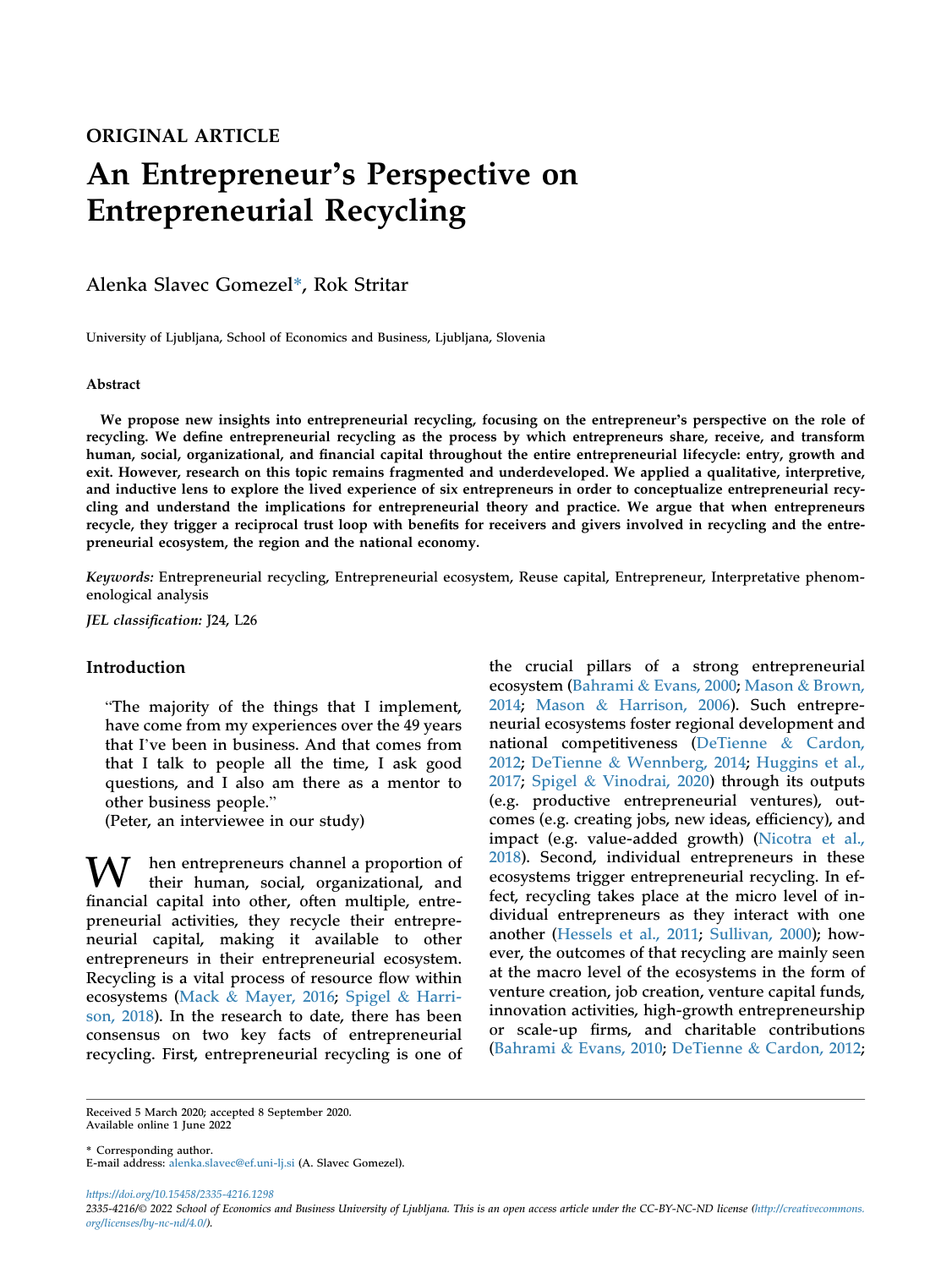[Mason](#page-18-1) & [Brown, 2014;](#page-18-1) [Spigel](#page-19-1) & [Vinodrai, 2020](#page-19-1)). Given the visibility of these outcomes, it is unsurprising that research to date has offered macro-level views of entrepreneurial recycling.

Crucially, research has yet to uncover the foundations of entrepreneurial recycling on the level of the individual entrepreneur, despite the micro-level origins of recycling and the ample benefits it bestows upon entrepreneurs and their firms ([Stam](#page-19-3) [et al., 2008](#page-19-3)), the entrepreneurial community, industry, and the economy ([DeTienne](#page-18-3) & [Cardon, 2012;](#page-18-3) [Mason](#page-18-2) & [Harrison, 2006\)](#page-18-2). There is still limited knowledge about how, when, and why entrepreneurs trigger entrepreneurial recycling and how this process unfolds. In light of this gap, the following research questions guided our study: "What is entrepreneurial recycling, as viewed from the entrepreneur's perspective?" and "How, when, and why does entrepreneurial recycling happen?"

In this research, we aimed to develop a better understanding of entrepreneurial recycling by taking an individual lens of analysis and studying entrepreneurial recycling at the micro level of the entrepreneur, rather than at the macro level of the ecosystem. It is important to understand the forms and occurrences of entrepreneurial recycling in order to take advantage of its valuable effects on firms, clusters, ecosystems, and nations. By applying interpretative phenomenological analysis as the primary method in our study, we refine the theoretical foundations of entrepreneurial recycling, considering the individual-level perspective. Our qualitative study provides an exploratory examination of new dimensions of entrepreneurial recycling from the lived experience of the interviewed entrepreneurs. Among other facts, we uncover that entrepreneurial recycling occurs in three directions at the individual level: through sharing, receiving, and transforming.

With this research, we contribute to the literature in two areas. First, we contribute to the literature on entrepreneurial recycling by developing a new model to explain the process of entrepreneurial recycling through the three interactions of sharing, receiving, and transforming; the literature to date has proposed only the sharing perspective. We also add new sources of entrepreneurial recycling, new means of engaging in entrepreneurial recycling, and a new way to look at entrepreneurial recycling within the context of the firm lifecycle, as not tied to entrepreneurial entry or exit. We also expand the theoretical foundations of entrepreneurial recycling outcomes, focusing on the individual level of those who recycle and the feedback loop of benefits obtained from recycling. The second contribution of our research is to the literature on entrepreneurial ecosystems (e.g. [Malecki, 2018](#page-18-8); [Mason](#page-18-1) & [Brown,](#page-18-1) [2014](#page-18-1); [Stam](#page-19-4) & [Spigel, 2018\)](#page-19-4). Our research bridges the individual-level perspective of the entrepreneur and the macro-level perspective of the ecosystem to understand entrepreneurial recycling. We highlight that, although entrepreneurs are the heart and soul of entrepreneurial ecosystems, their important role in entrepreneurial recycling has been largely overlooked. From a practical standpoint, our research has substantial and straightforward implications for entrepreneurial practice. Given the centrality of the entrepreneur to entrepreneurial recycling, we suggest that establishing a supportive environment for entrepreneurs is crucial for fostering entrepreneurial ecosystems. It is the entrepreneurs who do entrepreneurial recycling, not the ecosystem by itself. In the final section of our paper, we further discuss the benefits of recycling in terms of building collective trust, commitment, success, and satisfaction in an entrepreneurial ecosystem. We also explain the feedback loop that ensures ample benefits for both the giver and receiver of entrepreneurial recycling.

Following this introduction, we establish the grounds for our research by providing a theoretical overview of entrepreneurial recycling, including key contributions thus far and opportunities for further development. We then describe the methodology that guided our research design and analysis. For our study, we conducted an interpretative phenomenological analysis on entrepreneurial recycling with six entrepreneurs. This section is followed by an in-depth analysis of our empirical and theoretical assessment of entrepreneurial recycling as a three-way process, including several overlooked attributes. In this section, we introduce the propositions of the study. We conclude the paper with a discussion of theoretical and practical implications, and several important areas for future research.

## 1 Literature review on entrepreneurial recycling

The notion of entrepreneurial recycling is not new. In the mid-1990s, [Bahrami and Evans \(1995\)](#page-17-2) defined "flexible recycling" as the process through which the demise of one firm typically leads to the formation of others, possibly resulting in novel reconfigurations of knowledge and human capabilities, and allowing new firms to rise from the ashes of disengaged enterprises. Analyzing the unique success of the Silicon Valley ecosystem, they provided seminal findings on entrepreneurial recycling. [Bahrami and Evans \(2010\)](#page-17-1) continued their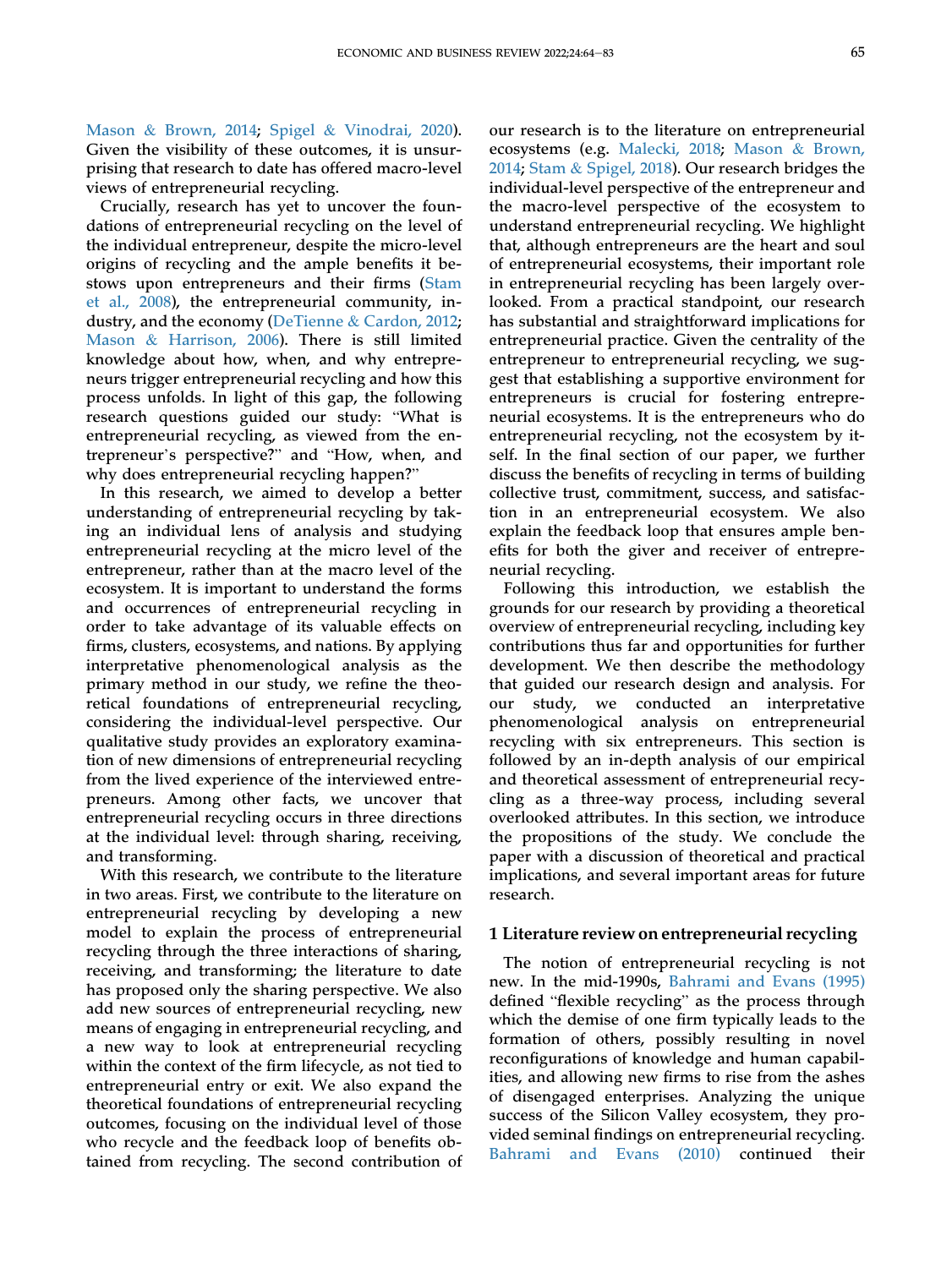exploration of flexible recycling, proposing that "recycling encourages life after death" of a start-up, "giving rise to new enterprises, new innovations, and new teams" [\(Bahrami](#page-17-1) & [Evans, 2010,](#page-17-1) p. 11). [Bahrami and Evans \(1995,](#page-17-2) [2010\)](#page-17-1) viewed recycling as a consequence of failed pre-start-up initiatives or failed start-up ventures, considering entrepreneurial recycling from a firm-level perspective and as a unidirectional phenomenon, i.e. sharing from one firm to another.

By contrast, [Mason and Harrison \(2006\)](#page-18-2) argued that entrepreneurial recycling was a consequence of successful entrepreneurial exit, specifically in firm acquisition. They defined entrepreneurial recycling as the process typically triggered by an acquisition "in which the entrepreneurial team leaves their company either immediately or soon after the sale, channeling a proportion of their newly acquired wealth and time, as well as their accumulated experience, into other, often multiple, entrepreneurial activities with clear economic benefits" [\(Mason](#page-18-2) & [Harrison, 2006,](#page-18-2) p. 58). The authors considered entrepreneurial recycling from a teamlevel perspective and also as a unidirectional phenomenon, i.e. sharing from one entrepreneurial team to others in the entrepreneurial ecosystem.

Re-entering entrepreneurship after firm exit (i.e. entering after firm failure or firm sale) is a pervasive phenomenon in the entrepreneurial process, triggered by the knowledge entrepreneurs have acquired through passive and active learning and their entrepreneurial experience. This phenomenon is known as renascent entrepreneurship ([Stam et al.,](#page-19-3) [2008\)](#page-19-3) or accelerated repeat entrepreneurship [\(Guerrero](#page-18-9) & Peña-Legazkue, 2019) and are viewed from the entrepreneur's perspective, by which recycling happens as an evolution of one's own human, financial, social ([Stam et al., 2008](#page-19-3)), and experiential capital [\(Guerrero](#page-18-9) & Peña-Legazkue, [2019\)](#page-18-9).

To better understand entrepreneurs' activity throughout the complex entrepreneurial process [\(Dimov, 2011](#page-18-10)) and how they complete entrepreneurial tasks, we first asked the following question: Do entrepreneurs recycle only by sharing their entrepreneurial legacy or are there other ways of recycling? In the literature to date, there has been no attempt to address this question. However, there is reason to believe that entrepreneurial recycling is a process that involves interactions with feedback loops. This means that entrepreneurial recycling is not limited to the enterprising individual, but also occurs through interactions with other stakeholders in the community. The insights from our literature review and empirical research suggest a circular

flow of entrepreneurial capital consisting of (a) receiving and recycling capital from others; (b) evolving and recycling one's own capital; and (c) sharing one's own capital and enabling others to recycle. This three-way flow of entrepreneurial recycling offers a new perspective on the social and evolutional component of entrepreneurial recycling.

We also asked: Do entrepreneurs recycle only at the very beginning or end of the entrepreneurial process, or does recycling occur throughout? To date, no research has sought to map entrepreneurial recycling as a process that takes place throughout the pre-start-up phase, the start-up phase, the growth and maturation phase, and the entrepreneurial exit phase. Nevertheless, entrepreneurial practice shows that entrepreneurial recycling is an ongoing process from the inception of a business idea onwards. Indeed, entrepreneurs constantly reuse and evolve (i.e. recycle) previous experiences and other capital, and do not limit recycling to entrepreneurial entry or exit. To date, the research on entrepreneurial recycling has been bound by the view that entrepreneurial recycling takes place either (a) at the unsuccessful start-up stage of the firm ([Bahrami](#page-17-1) & [Evans, 2010\)](#page-17-1) or (b) as a consequence of successful entrepreneurial exit, specifically through firm acquisition ([Mason](#page-18-2) & [Harrison,](#page-18-2) [2006](#page-18-2)) or other forms of entrepreneurial exit [\(Guer](#page-18-9)[rero](#page-18-9) & Peña-Legazkue, 2019; [Stam et al., 2008\)](#page-19-3). However, after observing practicing entrepreneurs and reviewing the entrepreneurial literature, we realized that entrepreneurial recycling is not specific to entrepreneurial entry or exit alone. Rather, recycling occurs at all stages of an entrepreneurial career. For example, David Cummings, the wellknown serial entrepreneur and founder of Atlanta Tech Village, is convinced of the importance of ongoing recycling for successful venturing. On his blog, he writes, "Talent is the most scarce resource anywhere and needs to be recycled in the start-up community to increase the odds of success" [\(Cum](#page-17-3)[mings, 2012\)](#page-17-3).

Our literature review highlighted that entrepreneurial recycling is an underexplored topic from many points of view. In addition to the issues discussed, we know little about what entrepreneurs recycle. Apart from ideas, knowledge, networks (e.g. [Bahrami](#page-17-1) & [Evans, 2010](#page-17-1)), and accumulated wealth and experience (e.g. [Mason](#page-18-2) & [Harrison, 2006](#page-18-2)), is there something else that entrepreneurs recycle? Have other elements of the business process been overlooked? Furthermore, researchers have not examined the means through which entrepreneurs recycle. We know that entrepreneurs and senior managers reinvest their money and expertise as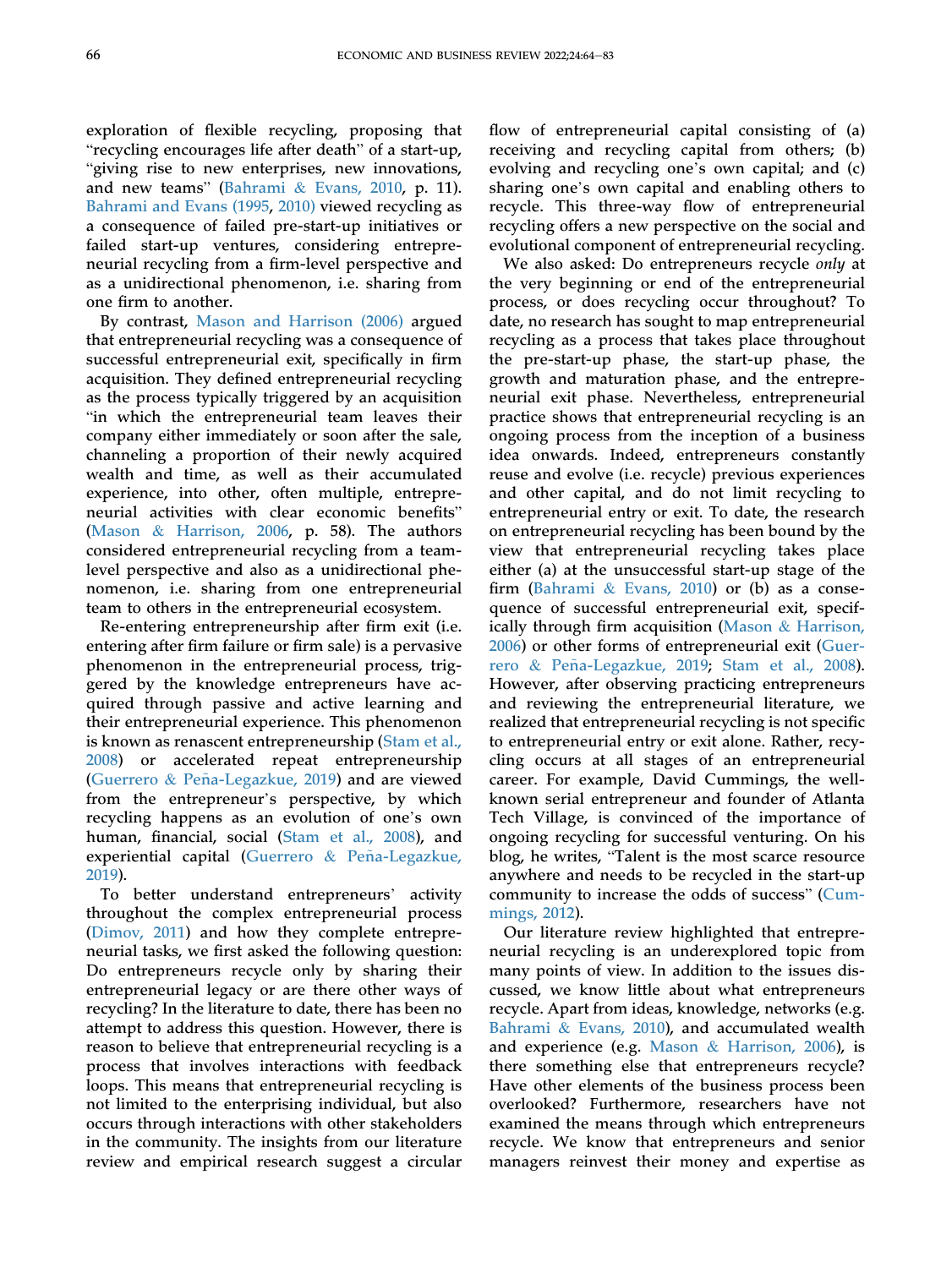serial entrepreneurs, angel investors, venture capitalists, board members, advisors, mentors and role models to other (aspiring) entrepreneurs, or they lobby government and establish organizations that support entrepreneurial activity [\(Mason](#page-18-1) & [Brown,](#page-18-1) [2014\)](#page-18-1). However, a deeper investigation on precisely how entrepreneurial recycling occurs can highlight other untapped territories of entrepreneurial recycling. Furthermore, the literature has not addressed the reasons for entrepreneurs to engage in entrepreneurial recycling. Do entrepreneurs always see "clear economic benefits" ([Mason](#page-18-2) & [Harrison, 2006,](#page-18-2) p. 58) when recycling? Finally, there is incomplete understanding of the benefits of entrepreneurial recycling, as the benefits to both the receiver and the giver have yet to be explored. While the literature has proposed positive outcomes of entrepreneurial recycling for (a) a firm ([Mason](#page-18-2) & [Harrison, 2006;](#page-18-2) [Stam et al., 2008](#page-19-3)); (b) a cluster, an ecosystem, and a region, such as Silicon Valley or Scotland ([Bahrami](#page-17-1) & [Evans, 2010;](#page-17-1) [Mason](#page-18-2) & [Harrison, 2006](#page-18-2)); and (c) a nation [\(DeTienne](#page-18-3) & [Cardon, 2012\)](#page-18-3) through venture creation, job creation, knowledge spillover, innovation activities, and charitable contributions ([Bah](#page-17-1)[rami](#page-17-1) & [Evans, 2010](#page-17-1); [DeTienne, 2010;](#page-17-4) [Stam et al.,](#page-19-3) [2008\)](#page-19-3), the benefits of entrepreneurial recycling for the individual entrepreneur have remained vague (except in terms of financial gains).

Based on our literature review, we conclude that, while there is a considerable body of literature on entrepreneurial recycling, the theoretical foundations are fragmented and have not yielded an empirically derived, coherent theoretical framework for entrepreneurial recycling, sometimes even inferred from the entrepreneurial ecosystem literature as "creative reassembly" ([Hwang](#page-18-11) & [Horowitt,](#page-18-11) [2012\)](#page-18-11). We argue that there is a need to develop such a framework. To contribute to this endeavor, we adopted an interpretative phenomenological analysis approach to answer our research questions, responding to the call for more qualitative studies in entrepreneurship research [\(Gartner](#page-18-12) & [Birley, 2002](#page-18-12)).

## 2 Research methodology

In this study, we employed an interpretative phenomenological analysis of the lived experience of six entrepreneurs in order to fully understand the concept of entrepreneurial recycling and gradually work toward a generalizable theory of entrepreneurial recycling [\(Berglund, 2015](#page-17-5); [Smith et al., 2009](#page-18-13)). Interpretative phenomenological analysis (IPA) was developed and refined by Smith and colleagues [\(Smith et al., 1999](#page-18-14), [2009](#page-18-13); [Smith](#page-19-5) & [Osborn, 2008\)](#page-19-5). Due to various calls to apply more qualitative and

rigorous methods to the study of entrepreneurship phenomena (e.g. [Gartner](#page-18-12) & [Birley, 2002](#page-18-12); [Suddaby](#page-19-6) [et al., 2015](#page-19-6)), this analytical approach has been gaining momentum in the entrepreneurship field [\(Berglund, 2015;](#page-17-5) [Cope, 2011\)](#page-17-6). Because phenomenology can be used to directly explore associations between meaningful experiences and strategies and different situations in the entrepreneurial process [\(Berglund, 2007\)](#page-17-7), such as when, how and what entrepreneurs recycle, IPA presented a useful tool to provide answers to our research questions: "What is entrepreneurial recycling, as viewed from the entrepreneur's perspective?" and "How, when, and why does entrepreneurial recycling happen?"

We framed our research question quite broadly and openly ([Smith](#page-19-5) & [Osborn, 2008](#page-19-5)) to allow for a flexible and detailed examination in the area of entrepreneurial recycling, and to contribute to the further development of the existing theory on entrepreneurial recycling. In doing so, we moved beyond the existing description of entrepreneurial recycling to embrace the theoretical insights derived from the entrepreneur's perspective on the specific occurrences and characteristics of entrepreneurial recycling. This approach generated a rich thematic description of how and what entrepreneurs recycle.

#### 2.1 Sampling and data collection

We combined various forms of sampling ([Thorne,](#page-19-7) [2014](#page-19-7)): purposeful, convenience, and snowball sampling. We included information-rich cases from our network. The interviewees also proposed others to be included in our research. Since IPA suggests conducting studies on small sample sizes of five or six participants [\(Smith](#page-19-5) & [Osborn, 2008](#page-19-5)), our sample included six participants.

The primary methodology we used was phenomenological interviewing. Following the IPA guidelines [\(Cope, 2005;](#page-17-8) [Smith et al., 1999](#page-18-14), [2009;](#page-18-13) [Smith](#page-19-5) & [Osborn, 2008\)](#page-19-5), we aimed at gaining a firstperson description of each entrepreneur's lived experience. Accordingly, the interviews were semistructured, and we allowed the entrepreneurs to mainly set the course of the dialog. The interviews began with an opening question about the participant's entrepreneurial story from the very beginning up until the interview date. Then, we sought to investigate when, how, and what entrepreneurs recycle, if not explicated earlier in the conversation. It is important to note that, during the first part of the interview, we did not use the term entrepreneurial recycling. Rather, when conversing about entrepreneurial recycling, we talked about re-using and applying the knowledge, networks, capital, and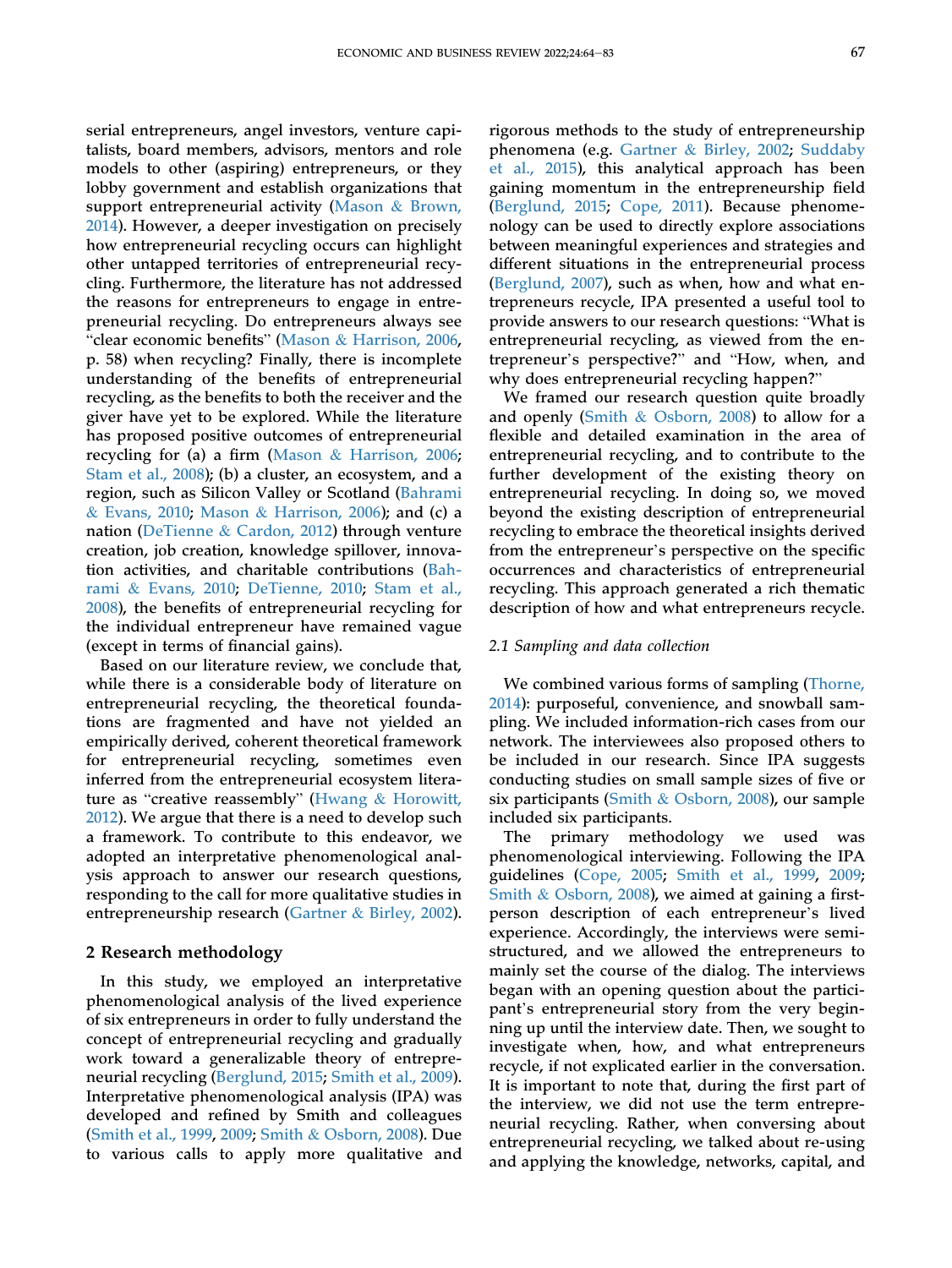so on, the entrepreneurs had accumulated throughout their entrepreneurial journey. This was done as a precaution to avoid distracting the entrepreneurs with our terminology. During the latter part of the interview, we asked entrepreneurs to describe what entrepreneurial recycling meant to them and how it specifically applied in their case. Our interviews collected the interviewees' thoughts, feelings, knowledge, and experience, not only for us, the researchers, but also for them ([Patton, 2002\)](#page-18-15).

We asked entrepreneurs for their permission to audio record the interview, and all six participants were willing. We assured their confidentiality and anonymity by changing their real names when reporting the research. The profiles of the six entrepreneurs are included in the Appendix.

#### 2.2 Data analysis

We adopted an open-ended approach for the interviews with a flexible interview schedule in order to fully understand when, how, and what entrepreneurs recycle. We recorded and transcribed all six interviews, which lasted 53 minutes on average. We re-read each interview several times to become more familiar with the specific cases and to investigate potential new insights.

Following the IPA guidelines [\(Smith](#page-19-5) & [Osborn,](#page-19-5) [2008\)](#page-19-5), we took a bottom-up approach, generating codes from the interview data collected by each of the two researchers of this study. We then cataloged the emergent codes and looked for themes (i.e. patterns of meaning recurring throughout the text). In the end, themes were clustered into superordinate themes and given a name. These superordinate themes were those that most strongly captured the entrepreneur's views of the researched topic.

We formed a list of themes to go with each superordinate theme and linked the themes with identifiers to facilitate finding the original source. During this process, we dropped certain themes, because they either did not fit in the emerging structure or were not very rich in evidence from the transcripts. We repeated the same process for all six cases. We respected convergence and divergence in the data, recognizing both the similarities and differences between each participant's themes and superordinate themes. In the end, five main superordinate themes emerged. We concluded our analysis by translating the superordinate themes into a narrative account, distinguishing clearly between what the entrepreneurs said and our interpretation of it. We also discussed the links to the literature for each superordinate theme.

#### 3 Findings

The interviews revealed five fascinating themes that have been under-investigated in the literature. The first theme reveals that entrepreneurial recycling takes place in three directions: sharing, receiving, and transforming. The second theme proposes that entrepreneurial recycling is an ongoing process that appears at all stages of an entrepreneurial career. Additional features of entrepreneurial recycling include the planned and unplanned nature of entrepreneurial recycling, the multiple types of recycling, and the multiple means by which entrepreneurs recycle. For each of the five themes, our discussion begins with a narration of the evidence from the interviews and continues with an analysis and interpretation of the results linked to the relevant literature. Our interviewees are: Christina, Laura, Brigitte, Peter, Steve, and Zack.

## 3.1 Theme 1: Entrepreneurial recycling as a threeway process

The first major and previously unaddressed finding of our study is the three directions through which entrepreneurial recycling unfolds. In his interview, Peter emphasized that he constantly learned and reused his own experiences to develop his businesses. He stated, "The majority of the things that I implement have come from my experiences over the 49 years that I've been in business." We perceive Peter's approach as entrepreneurial recycling by transforming. Peter also made his capital available for other entrepreneurs to use by being "a mentor to other business people." This is an example of entrepreneurial recycling by sharing. In addition, Peter actively sought capital from others as he talked "to people all the time" and asked "good questions", i.e. recycling by receiving. Another interviewee, Christina, recycled by mentoring a young producer. She noted, "I worked with producers my whole life in the music business. I really understand this business and what I do is I act as the voice of the reason for him because he can be very, very all over the place in his decision making and what I'll do is I'll show him the down sides." Christina also shared her human capital with a young entrepreneur from the flower business: "So, when I left my business, I was introduced to a young … gentleman who was starting a brand new flower design company from scratch … and he didn't have the experience that I had. So, I worked alongside of him and I advised him." At the same time, Christina is a receiver of recycling from others. When talking about receiving advice from her sister, Christina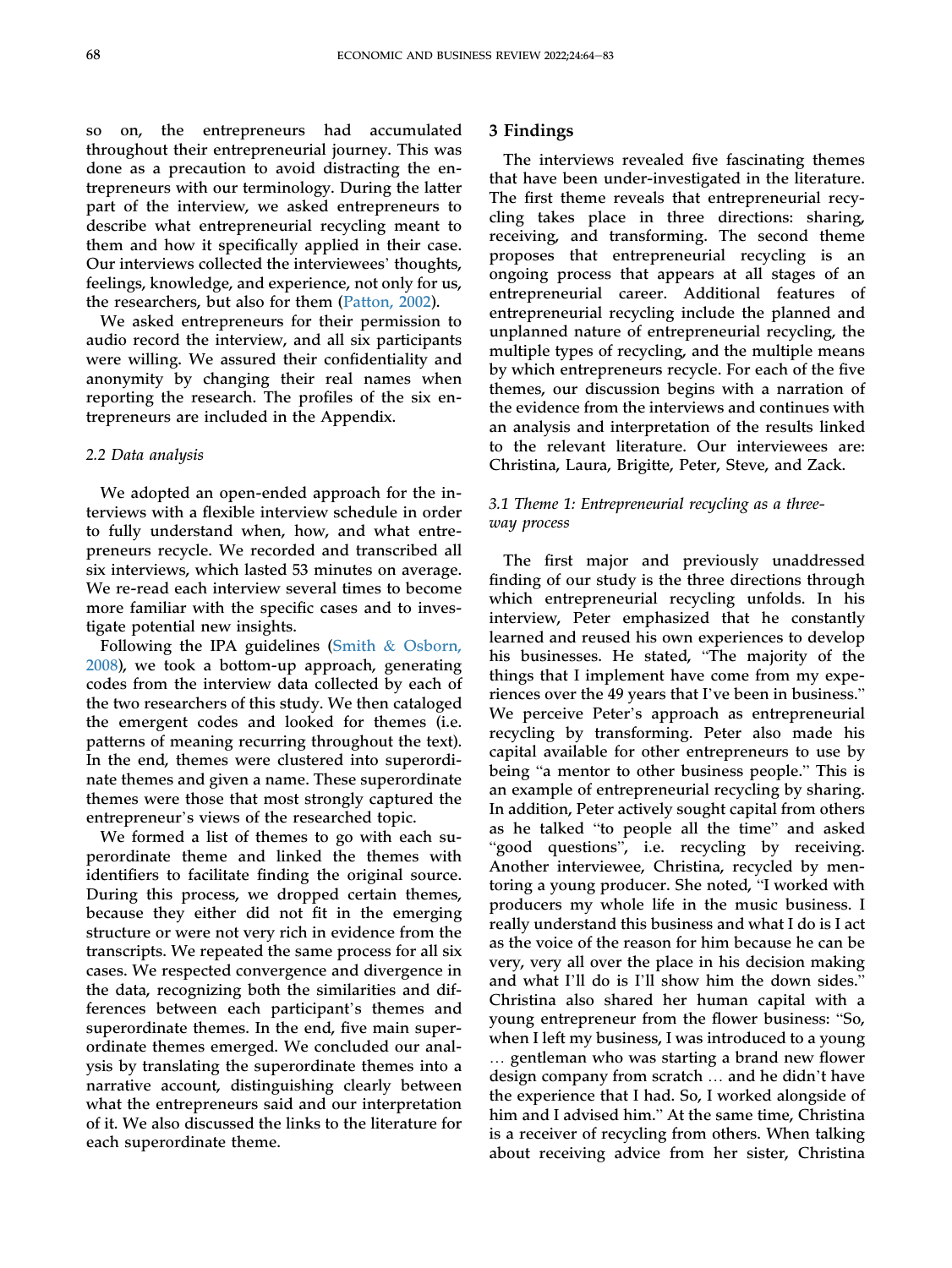explained "she [was] the one that … grabbed me and … taught me how to stop micromanaging … there was a transformation in my management style." Finally, Christina recycled her own experiences, as she stated, "I use the experience, but I also know that I am not the same person."

Viewed from the focal entrepreneur's perspective, entrepreneurial recycling happens in three directions: (a) from the focal entrepreneur to others, i.e. entrepreneurial recycling by sharing; (b) from others to the focal entrepreneur, i.e. entrepreneurial recycling by receiving; and (c) from the focal entrepreneur to the focal entrepreneur, i.e. entrepreneurial recycling by transforming. [Fig. 1](#page-6-0) represents these three directions of entrepreneurial recycling.

Entrepreneurial recycling can take all three forms or a combination of two of them. However, at the very least, entrepreneurs certainly participate in entrepreneurial recycling by transforming, especially when learning from past mistakes and failures [\(Cope, 2011](#page-17-6); [Stam et al., 2008](#page-19-3)). All of our interviewees recycled ideas, knowledge, experience, networks, and financial capital from their previous or ongoing entrepreneurial endeavors. Since the three directions of recycling comprise a vital and enlightening finding of our research, we analyze each of the three approaches separately.

#### 3.1.1 Evidence 1: Entrepreneurial recycling by sharing

Entrepreneurial recycling is all about interaction with other people. Every time entrepreneurs interact with others, they have a choice to make. They can try to claim as much value as they can or contribute value to others without worrying about what they receive in return ([Grant, 2014\)](#page-18-16). Entrepreneurs may share with others for economic and non-economic gain. Christina said that she liked sharing her human and social capital, however, at the time of the interview, she admitted that she could not afford to do it to a greater extent, because of financial constraints. She stated, "I am not in a position financially … to completely not be working. I have to support my investments, my income, because I had a lot of challenges with this economy and losses. So, I need to be paid for my work; I can't volunteer completely. I wish I could."

However, she recalled Score, an organization dedicated to entrepreneurial recycling between generations, which helps "retired entrepreneurs mentor young entrepreneurs." She continued to explain that "they would recycle us … for young people that value having an older person. I think … partnerships between the young and old are really great partnerships. It's a win-win for both."

On the other hand, entrepreneurs may get intangible, non-economic, and unexpected rewards for recycling, e.g. feeling good for doing something for others and making an impact. For example, Peter said, "I'll give you an example of something where it was payback. The payback, not monetary, but you know … a feel-good feeling." Peter continued on to explain how he coached a young woman to get a job.

<span id="page-6-0"></span>

Fig. 1. Representation of the three directions of entrepreneurial recycling. Source: Own representation.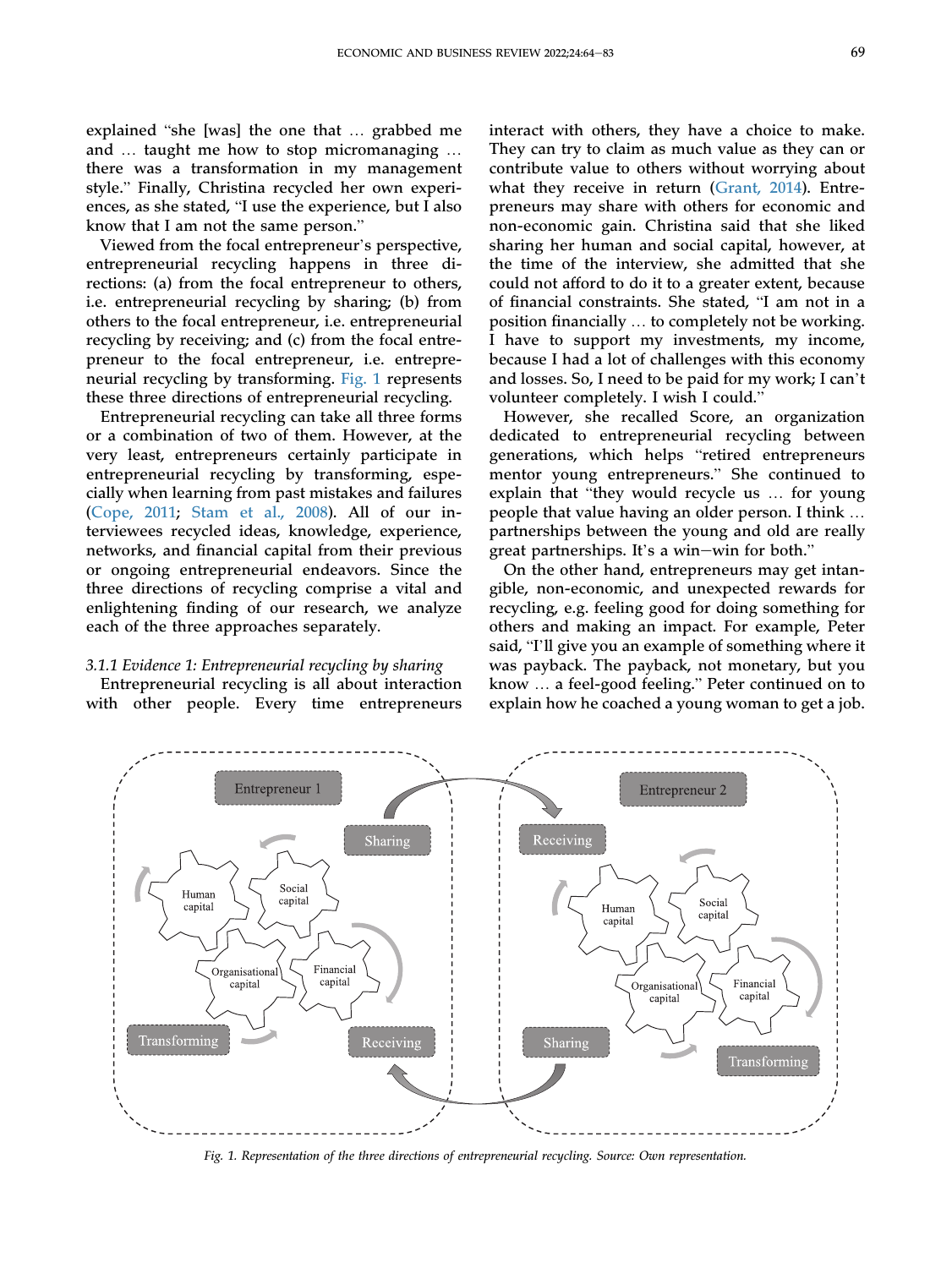After a while, he received a letter from her in which she wrote, "If you hadn't shown me the way to do this, it wouldn't … you really changed me." Peter added, "That, to me, is the payback." Returning to Christina and her intangible goals, she highlighted, "At this point in my life, I am very fortunate. What I want to do in the world is I want to serve people." She continued by saying that in her new life, she had to give something back. Laura engaged in mentoring, as she explained why she recycles by sharing: "Because if somebody had given me advice that I give to these women or business owners and entrepreneurs in general, then they can grow their businesses faster [and] build a stronger economy … By growing a business, they will hire more people; we'll reduce the unemployment rate in America. There are so many benefits in helping entrepreneurs grow."

When Laura explained why she mentored, we asked her if she wanted to make an impact on the entrepreneurial ecosystem. To this, Laura replied, "I hope so. That's my goal." Christina explained why she was recycling by sharing: "I gave back, because I felt I needed to." Brigitte expressed willingness to recycle by sharing, stating "I would like to be a mentor to a tourism-based start-up, because I feel that people don't have this specific knowledge. I would love to do that." Zack also said, "I do that for my employees or for my network contacts. In my network or at different events, I also like to help juniors who are at the beginning of their entrepreneurial careers and don't have experience in entrepreneurship. Most entrepreneurs I know are like that. It is cool for them to help other entrepreneurs."

#### 3.1.2 Interpretation 1

Previous research on entrepreneurial recycling after exit has proposed that entrepreneurial recycling happens with "clear economic benefits" in mind ([Mason](#page-18-2) & [Harrison, 2006\)](#page-18-2). However, we add that non-economic goals may also drive entrepreneurs to recycle, especially when they recycle by sharing their human, social, and organizational capital. Entrepreneurs often share this capital for free, driven by intangible rewards, such as good interpersonal relationships or psychological satisfaction from making an impact, helping others, or gaining recognition in the entrepreneurial community. With financial capital, entrepreneurs recycle for a fee. For example, when entrepreneurs recycle by becoming professional venture capitalists or business angels or by starting a new venture, they want to gain financial rewards for their investments [\(Mason](#page-18-2) & [Harrison, 2006](#page-18-2)).

Our finding is related to [Grant's \(2014\)](#page-18-16) "give and take" proposition. Most entrepreneurs who recycle by sharing human, social, or organizational capital (i.e. intangible capital) do so from a matcher or giver perspective. In a business context, matchers are individuals who strive to preserve an equal balance between giving and receiving. This operates on a principle of fairness, in that, when entrepreneurs help others, they protect themselves by seeking reciprocity. Givers operate differently, helping others regardless of whether the benefits to others exceed any personal costs. Givers strive to be "generous in sharing time, energy, knowledge, skills, ideas, and connections with other people who can benefit from them" ([Grant, 2014](#page-18-16), p. 5). At the opposite end of the continuum are takers, who help others strategically (i.e. when the benefits outweigh their personal costs). The taker's perspective is especially true when entrepreneurs recycle financial capital.

Just as in sports, where talent recycling between the "donor" and "recipient" sports can involve certain restrictions [\(Gulbin, 2008](#page-18-17); [Vaeyens et al.,](#page-19-8) [2009](#page-19-8)), equal interchange between the giver and receiver of entrepreneurial recycling may not be possible and may depend on the stages of one's entrepreneurial career. Entrepreneurs who receive capital for recycling may be in an early stage of their career development, at which time they take more than they give. Later on, during the growing and maturation stage of a venture, entrepreneurs evolve into matchers and act based on reciprocity  $-$  i.e. giving and receiving capital to more or less the same degree. In the later stages of an entrepreneur's career and at entrepreneurial exit, the giver perspective becomes more evident, except for when recycling financial capital. Experienced and cashedout entrepreneurs are likely to give more than they take, as exemplified by Christina, who expressed that "she is proud that [her mentee] is where he is," regardless of the fact that her own financial condition was not prosperous at the time of the interview.

Entrepreneurs who recycle, especially in the later phases of their careers, strive to support the development of collective entrepreneurial capacity, deepen the entrepreneurial culture, and foster the maturity of entrepreneurial clusters ([Mason](#page-18-2) & [Harrison, 2006](#page-18-2)). As [Timmons \(1999,](#page-19-9) p. 575) put it, "Recycling of entrepreneurial talent and capital is at the very heart of our system of private responsibility for economic renewal and individual initiative." When entrepreneurs interact with others in reciprocity, it fosters success over and above talent (ability), hard work (motivation), and luck (opportunity) [\(Grant, 2014](#page-18-16)). When engaging in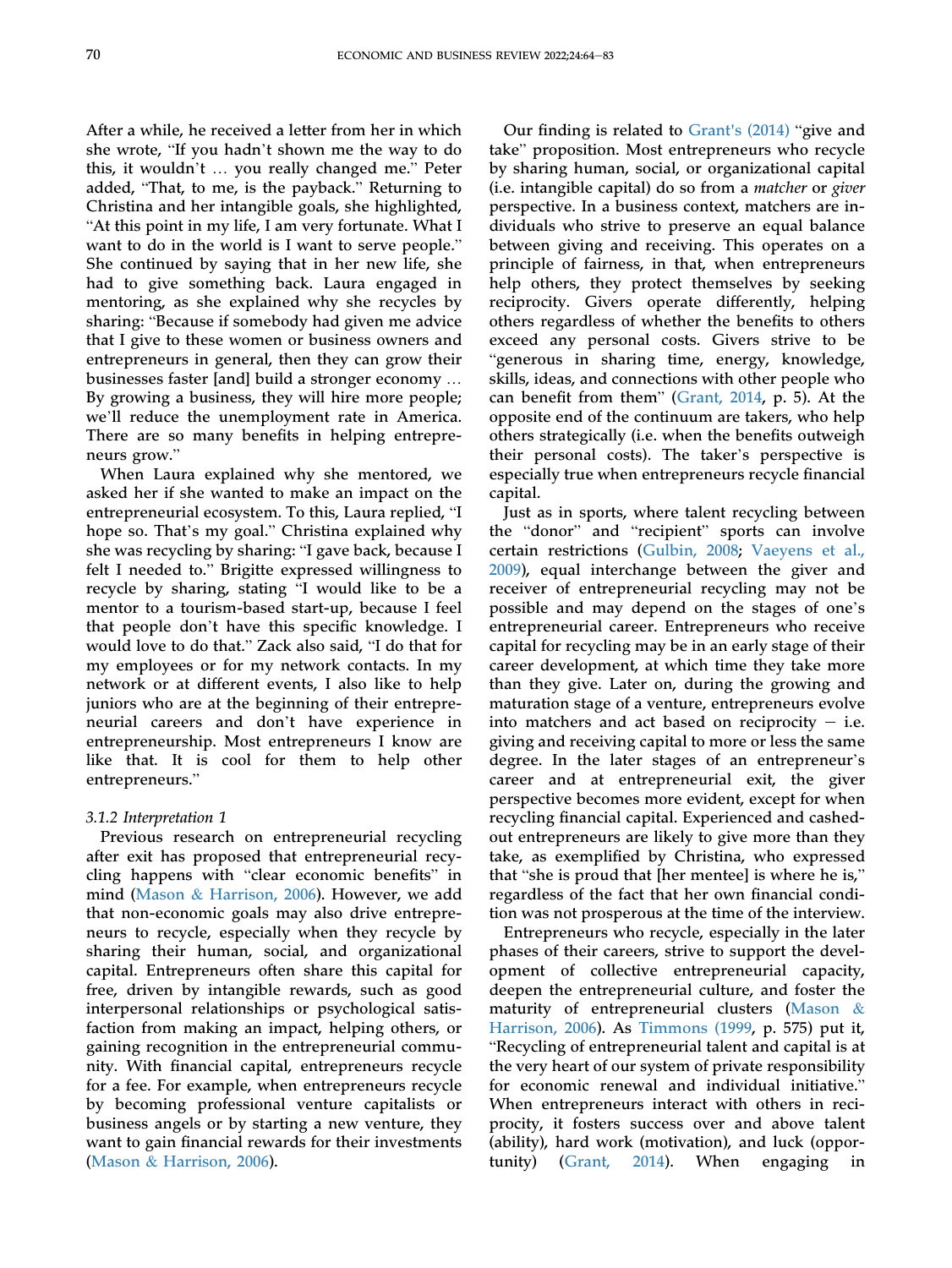entrepreneurial recycling by sharing, entrepreneurs act as givers to create value for themselves and maximize opportunities for the benefit of others (Grant,  $2014$ ) – the latter being their primary goal and the former being a kind of side effect. In doing so, entrepreneurs spread their human, social, organizational, and financial capital, and ultimately foster success.

Among our interviewees, Laura wanted to make an impact, which reflects [Grant's \(2014\)](#page-18-16) view of such an attitude as a giving one. For Laura, the focus was on the people who could benefit from her help the most. Most of the entrepreneurs expressed that they liked recycling by sharing and helping others to develop and grow  $-$  again, characteristic of a giver. When commenting on mentoring, Christina said, "That's probably one of the favorite things that I have ever done." Based on this discussion, we articulate the following proposition:

<span id="page-8-0"></span>Proposition 1. One form of entrepreneurial recycling is entrepreneurial recycling by sharing.

## 3.1.3 Evidence 2: Entrepreneurial recycling by receiving

Zack explained that in one of his businesses, Save, he recycled by gaining knowledge from a similar business in Germany, learning from the entrepreneur with whom he talked during seaside vacations. Christina also recycled by receiving, as noted in the following passage: "There were some things that I liked he was showing me and some things that I didn't like. But I had the benefit of deciding what I was going to keep and what I was going to give away." Steve was direct in saying, "… sure, if you are in a business such as I am, where you do firm consulting, you can quickly pick, copy, and use anything that you see there.'

#### 3.1.4 Interpretation 2

Entrepreneurial recycling by receiving is an important way of recombining human, social, organizational, and financial capital. [Stritar and](#page-19-10) [Drnov](#page-19-10)šek (2015) found that when recycling from others, entrepreneurs discover several opportunityrelated components in other entrepreneurs' prior experience and knowledge. Entrepreneurs creatively combine technology stack, business model, and product and service design architecture. They greatly broaden their resource base by reusing business concepts that have already been proven in previous ventures.

Although the idea of recombining different components can be viewed through the lens of entrepreneurial bricolage ([Baker](#page-17-9) & [Nelson, 2005](#page-17-9)), entrepreneurial recycling enhances our understanding of the source of the "resources at hand" by emphasizing the importance of experience from preceding ventures. This leads to the following proposition:

<span id="page-8-1"></span>Proposition 2. One form of entrepreneurial recycling is entrepreneurial recycling by receiving.

## 3.1.5 Evidence 3: Entrepreneurial recycling by transforming

Entrepreneurs can recycle their own resources by transforming their human, social, organizational, and financial resources into something new. This involves a learning process. Christina explained, for example, that "in teaching you learn things." Steve highlighted that the spin-off company he co-created has been a project of recycling human, social, and organizational capital and transforming it into a new, profitable business opportunity: "We reused the huge amounts of knowledge we had accumulated on software and industry specifics in our first and current business. I also reused a combination of my network relationships to form the spin-off." He explained that for his first business, Retail, he had recycled the knowledge and experience he had gained by running a student business. He said, "Before Retail, we had a student firm, where I learned something about customer relationships and how to lead project work." Zack talked about how his human, social, organizational, and financial capital had evolved and been recycled in his subsequent businesses: "Every time there was a new experience. First, you come across a tough business partner and you have to negotiate the business terms. Then, you have to import something from a foreign country for the first time. On another occasion, you have to sell something over the Internet for the first time or you have to build a web page for your business. There were many such things that I reused several times later on in my businesses, because every time there was something new … I partly reused what I already had."

#### 3.1.6 Interpretation 3

It is clear that entrepreneurs benefit in substantial and multiple ways from recycling by transforming. Underlying this process is entrepreneurial learning from experience. Experiential learning theory has proposed that "knowledge is created through the transformation of experience" ([Kolb, 1984](#page-18-18), p. 41). This is in line with the argument proposed by [Aldrich and Yang \(2014\)](#page-17-10), who posited that learning by doing and experimenting (i.e. recycling by transforming) along with learning by borrowing and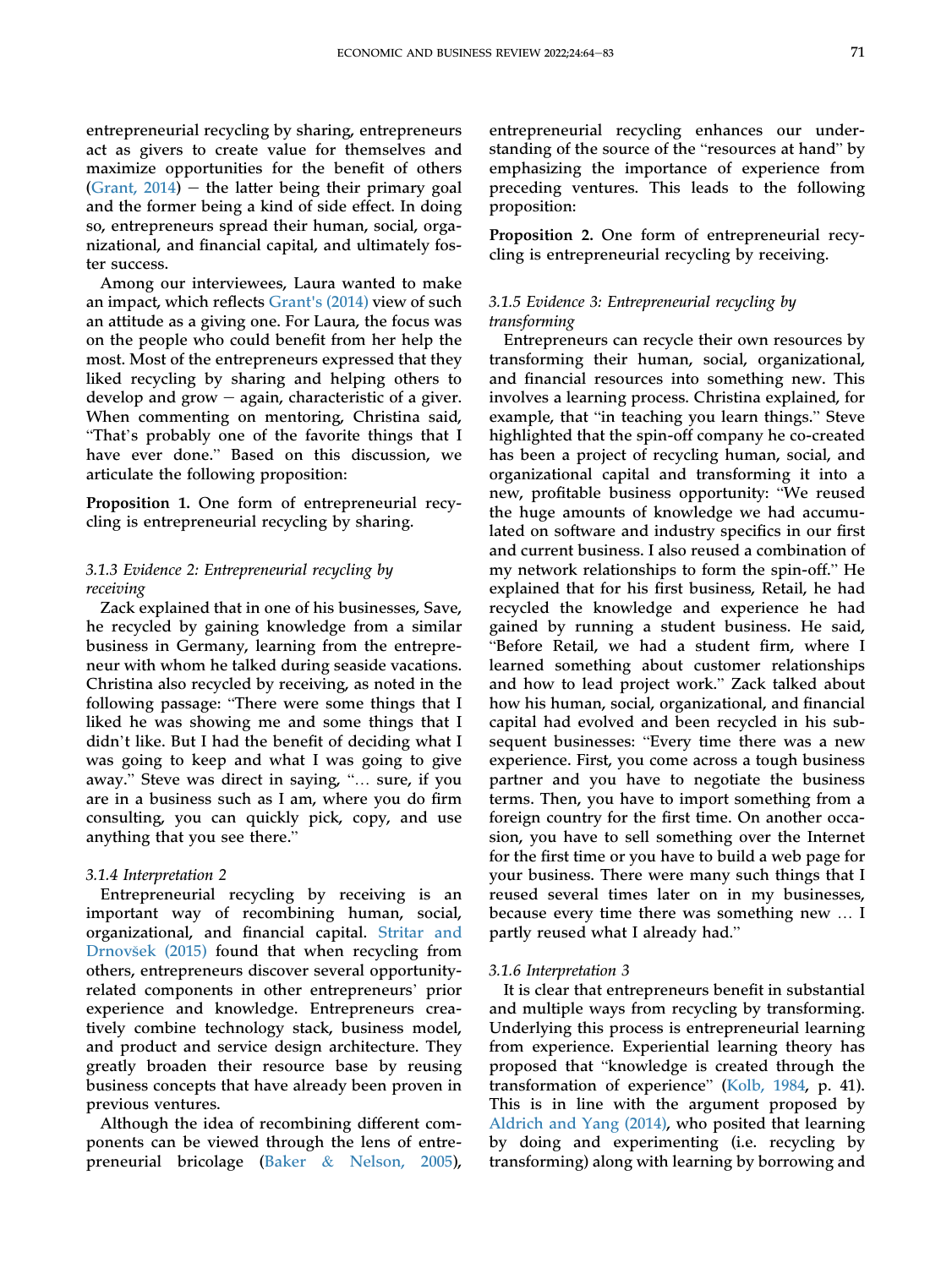imitating (i.e. a form of recycling by receiving) are crucial for creating viable and profitable ventures. [Kolb \(1984\)](#page-18-18) stressed that there are two underlying dimensions of experiential learning. The first is grasping the entrepreneurial experience that entrepreneurs acquire throughout their entrepreneurial careers. The second is the conscious transformation of these experiences into meaningful entrepreneurial knowledge. Yet, "how entrepreneurs transform their career experience into entrepreneurial knowledge" [\(Politis, 2005](#page-18-19), p. 407) is a fundamental question, if we are to understand how entrepreneurial learning occurs.

The results of our study show that entrepreneurial recycling is a way to transform experience into knowledge. When recycling, entrepreneurs are forced to embrace cognitive activation, because they try to solve other entrepreneurs' problems, coach them, absorb advice from others, or make sense of their own decisions and ways of doing business. Entrepreneurs can also recycle from their own past experiences. In this context, entrepreneurial knowledge is the result of both grasping an experience and transforming that experience ([Politis,](#page-18-19) [2005\)](#page-18-19). As [Holmqvist \(2004\)](#page-18-20) explained, in the process of transforming experience, learning is continuously created and recreated; it is not an independent entity to be acquired or transmitted. However, it is important to note that entrepreneurs seldom have time for explicit conceptualization or theorization beyond individual choices ([Politis, 2005](#page-18-19)). Therefore, they transform experience into knowledge in different ways. We propose that one way is entrepreneurial recycling. Following this discussion, we propose that:

<span id="page-9-0"></span>Proposition 3. One form of entrepreneurial recycling is entrepreneurial recycling by transforming.

## 3.2 Theme 2: Entrepreneurial recycling as an ongoing process

## 3.2.1 Evidence 4: Entrepreneurial recycling as an ongoing process

The participants in our study highlighted that recycling is something that entrepreneurs do "all the time." When asked whether they had reused the experience, knowledge, networks, or money that they had acquired from their current or other businesses, our interviewees responded in the affirmative, with Christina saying "absolutely" and Laura "always." Steve explained, "If you ask me, I do that all the time. I am like that. An entrepreneur always does that. He already has 10 things prepared and when he finishes, he doesn't ask 'What am I going to do now'." Brigitte stated, "I think that we entrepreneurs have all recycled something." Zack articulated his view, arguing that, "This happens all the time. You can't plan it and say, 'Now I will recycle something.' You do it all the time. In reality, you always do it in life  $-$  you try to use the things that you have and the knowledge that you have."

#### 3.2.2 Interpretation 4

The studied cases clearly evidence that entrepreneurial recycling happens throughout one's whole entrepreneurial career from entrepreneurial entry to exit. In addition, entrepreneurial recycling is not tied to either entrepreneurial entry or exit. In the current literature, the missing link between entrepreneurial recycling at the start-up phase ([Bahrami](#page-17-0) & [Evans, 2000\)](#page-17-0) and entrepreneurial recycling at the entrepreneurial exit phase [\(Mason](#page-18-2) & [Harrison,](#page-18-2) [2006](#page-18-2)) is entrepreneurial recycling at the growth and maturation phase. These three periods align with the entrepreneurial career stages proposed by [Rae](#page-18-21) [\(2000\):](#page-18-21) (a) engaging and entering a venture, (b) growing a venture, and (c) moving out and on from a venture.

[Bahrami and Evans \(2010\)](#page-17-1) extensively analyzed recycling in the first phase of an entrepreneurial career. They argued that entrepreneurial recycling takes place after failed projects at the pre-start-up stage or failed start-ups. This is because the experience from failure can be reused to form new projects and start-ups. [Bahrami and Evans \(1995\)](#page-17-2) briefly noted that the processes of firm formation, demise, and recycling are continuous, but they did not expand this observation to include the maturation phase. Similarly, [Stam et al. \(2008\)](#page-19-3) posited that renascent entrepreneurs, who re-enter entrepreneurship after firm failure, do so on the basis of prior knowledge, i.e. through entrepreneurial recycling. [Mason and Harrison \(2006\)](#page-18-2) analyzed recycling at the entrepreneurial exit stage, specifically after firm acquisition. They argued that cashed-out entrepreneurs reuse the wealth, experience, and time they have accumulated for other purposes with clear economic benefits.

To date, no research has focused on recycling during the growth and maturation phase of a firm. This gap is surprising given that, by this stage, entrepreneurs have already acquired substantial human, social, organizational, and financial capital and have experienced successes and failures, which in turn stimulates entrepreneurial recycling. Nevertheless, the notion of entrepreneurial recycling in the growth and maturation stage is partly implied in the insights into the mentoring of nascent entrepreneurs by experienced ones [\(Brown](#page-17-11) &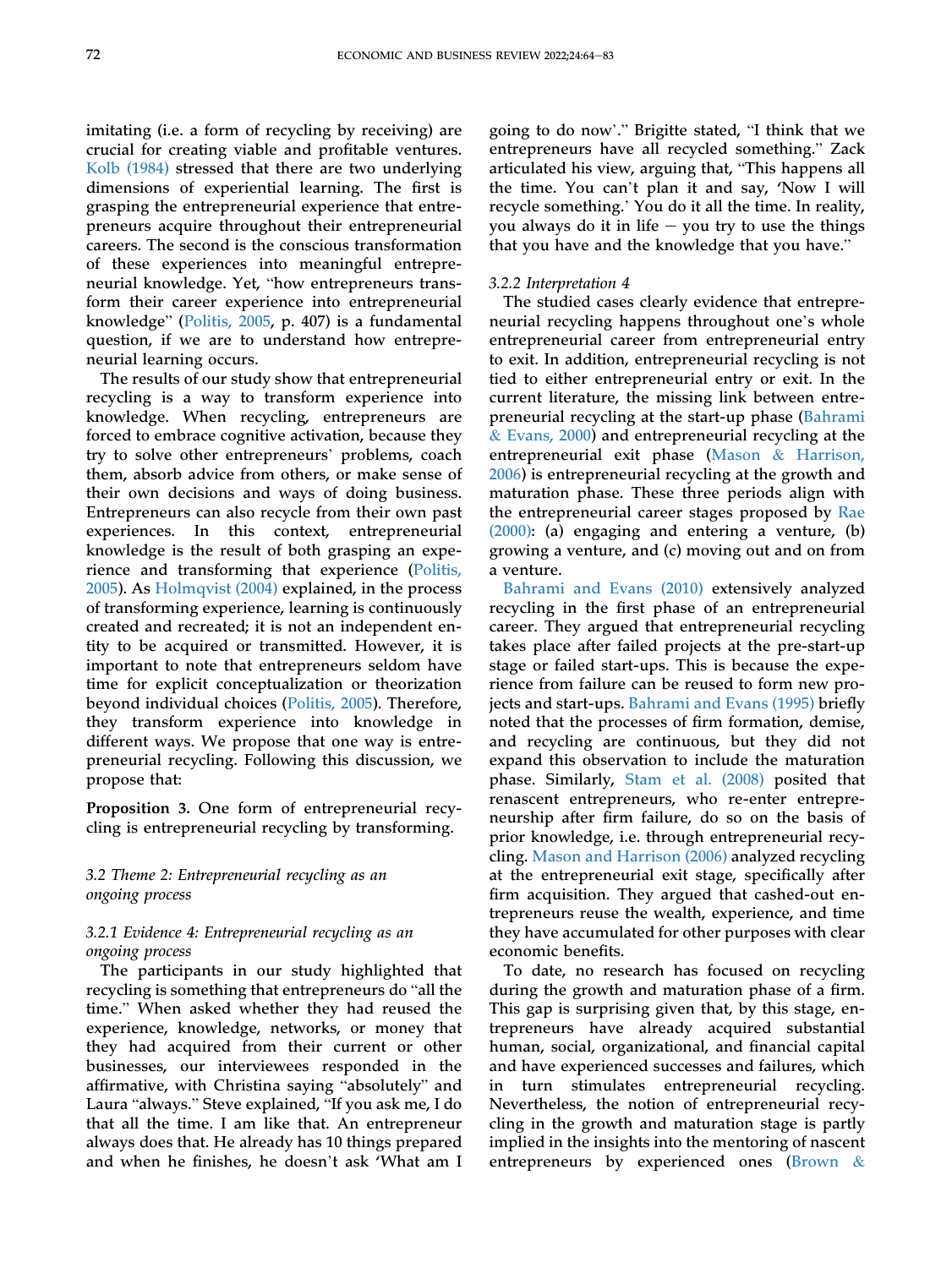[Butler, 1995](#page-17-11); [Ozgen](#page-18-22) & [Baron, 2007](#page-18-22)) or in descriptions of entrepreneurs learning throughout their entrepreneurial careers ([Deakins](#page-17-12) & [Freel, 1998](#page-17-12); [Politis,](#page-18-19) [2005\)](#page-18-19). [Wood and McKinley \(2016\)](#page-19-11) recently highlighted the scarcity of research on the ongoing process of seizing opportunities and acting entrepreneurially after venture funding. The authors argued that venture funding marks the beginning, rather than the end, of a dynamic process through which opportunities must be retained, developed, and re-evaluated. We argue that, in doing so, entrepreneurial recycling is instigated. This discussion leads us to the following proposition:

<span id="page-10-0"></span>Proposition 4. Entrepreneurial recycling occurs at all stages of an entrepreneurial career: (a) engaging and entering a venture, (b) growing a venture, and (c) moving out and on from a venture.

## 3.3 Theme 3: Entrepreneurial recycling as planned or unplanned action

## 3.3.1 Evidence 5: Entrepreneurial recycling as planned or unplanned action

While entrepreneurial recycling is a continuous process, it can be an unplanned or planned action. Peter admitted that he recycled, but not in a planned manner: "I am sure I did. But it didn't process that way. I didn't think to myself, 'Oh, back in 1972 this happened.' It just evolves." Steve explained that recycling is "the most natural thing, because you, as an entrepreneur, live like that." When we asked Brigitte whether she consciously recycled, she replied, "No, no. I just talk to people. I don't do that with a plan." At the same time, most of the entrepreneurs in our sample also engaged in more structured and organized forms of entrepreneurial recycling, such as giving seminars at entrepreneurial conventions, being mentors at start-up weekends, giving lectures at colleges, or nurturing student entrepreneurship talent through organizations such as Junior Achievement or Virtual Enterprise. Laura, for example, was a member of the Women Presidents' Organization. She explained that she had joined the organization, because "[it seemed] like I could get benefit from that."

## 3.3.2 Interpretation 5

The data from our interpretative phenomenological analysis show that entrepreneurial recycling is either (a) an unplanned process, i.e. the entrepreneur engages in recycling without extensive planning, as it seems natural; or (b) a planned action, i.e. the entrepreneur has clear goals when recycling. Our findings reinforce the idea that "some of these

experiences are the result of proactive agency on the part of the person, some come unexpectedly and are uncalled for" [\(Smith et al., 2009,](#page-18-13) p. 3). The literature and our research point out that, in many cases, entrepreneurial recycling does not occur independently of the entrepreneur, but is triggered by a course of events that makes it natural for entrepreneurs to recycle. Therefore, we propose a new way to look at entrepreneurial recycling:

<span id="page-10-1"></span>Proposition 5. Entrepreneurial recycling happens as a planned or unplanned action.

#### 3.4 Theme 4: Forms of entrepreneurial recycling

#### 3.4.1 Evidence 6: Forms of entrepreneurial recycling

The entrepreneurs interviewed talked about multiple types of recycling. Laura explained, "There's nothing in my business that I invented. Everything exists. I read a lot of business books." Steve recycled in several ways by teaching students, mentoring at start-up weekends, leading a spin-off company, and consulting for other companies. He said, "I argue that on my own I have come up with only a few things. Most of the things are a recombination of other things. Also, for ideas that I regarded at the beginning as being something really awesome and totally new, I then realized that I had read somewhere something about them and then they had grown in me." Zack explained that his company, PrintPrint, had been established by means of recycling a product: "PrintPrint was formed by the project that my co-founder had done before I joined him. And his project was based on the project carried out by his Italian business partner." The participants in our study had recycled financial capital to establish subsequent businesses, however, they had not recycled by being business angels or venture capitalists. Laura even said, "I have never invested in somebody else's business other than mine, but it wouldn't be … something I haven't thought about."

#### 3.4.2 Interpretation 6

Our research complements the list of recycling forms proposed in previous research [\(Bahrami](#page-17-0) & [Evans, 2000](#page-17-0); [Hopkins](#page-18-23) & [Basset, 2015;](#page-18-23) [Mason](#page-18-1) & [Brown, 2014](#page-18-1); [Mason](#page-18-2) & [Harrison, 2006](#page-18-2); [Sitar](#page-18-24) & [Miheli](#page-18-24)č, 2018; [Stritar](#page-19-10) & [Drnov](#page-19-10)š[ek, 2015\)](#page-19-10): (a) recycling human capital, such as knowledge, experience, skills, abilities and talent; (b) recycling social capital, such as relationships, memberships, recognition and influence; (c) recycling organizational capital, such as (parts of) business models, bands, products, services, processes, space, or offices; and (d)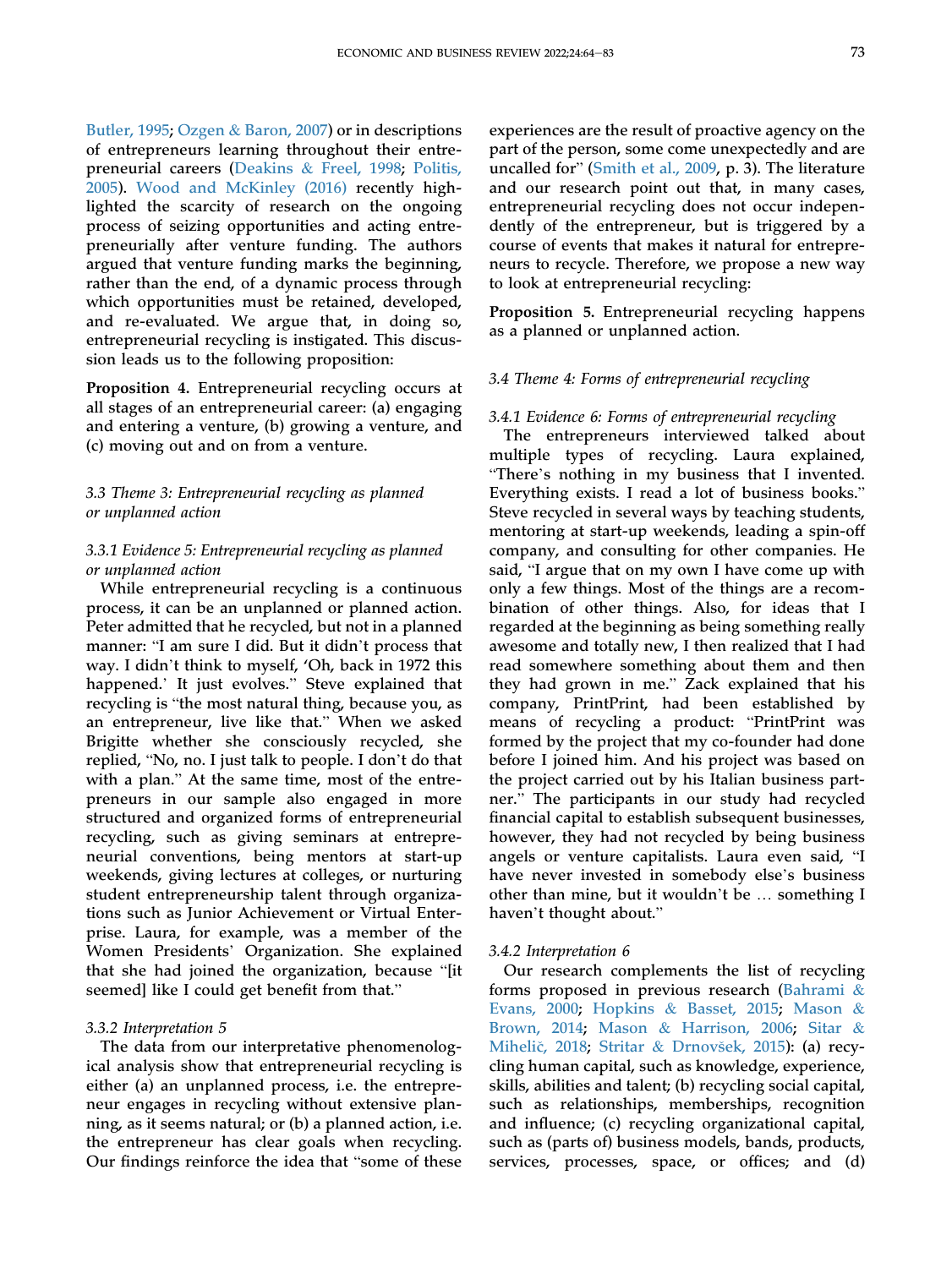recycling financial capital in the form of money and wealth.

The multifaceted nature of recycling is evidenced in several research settings. For example, in the study of [Mason and Harrison \(2006\)](#page-18-2) of entrepreneurial recycling after firm acquisition in the Scottish region, exiting entrepreneurs were found to recycle wealth, networks, credibility, knowledge, experience, and expertise. The authors explicated that the cashed-out entrepreneurs who later became business angels had "been able to pass on their knowledge of how to build technology companies to the next generation of technology entrepreneurs" [\(Mason](#page-18-2) & [Harrison, 2006](#page-18-2), p. 67). A recent report on the recycling of entrepreneurial talent showed that "attracting recycled talent rather than recycled cash and investment was a greater priority for entrepreneurs and companies" ([Hopkins](#page-18-23) & [Basset, 2015](#page-18-23), p. 4). These studies have evidenced the plurality and priority of recycling in Scotland. [Bahrami and Evans](#page-17-1) [\(2010\)](#page-17-1) focused on the recycling of entrepreneurial talent and relationships in Silicon Valley, while [Timmons \(1999\)](#page-19-9) highlighted the importance of recycling entrepreneurial talent and capital. Strong ties bring trust, improve decision making, and strengthen the knowledge base for entrepreneurs and their firms (Garcí[a-Meca](#page-18-25) & [Palacio, 2018](#page-18-25); [Li](#page-18-26) [et al., 2013\)](#page-18-26). These ties can be enhanced through open innovation [\(Rangus, 2017\)](#page-18-27). [Belso-Martinez](#page-17-13) [et al. \(2013\)](#page-17-13) described the strength of the external resources provided to entrepreneurs by knowledgeintensive services in the Valencian region (Spain), proving the benefits of another form of entrepreneurial recycling, i.e. recycling social capital. Using Oxfordshire as a case study, [Lawton Smith et al.](#page-18-28) [\(2005\)](#page-18-28) explained that talented entrepreneurs are those who initiate innovation, which leads to local and regional development. [Desrochers \(2002\)](#page-17-14) argued that the inter-industry recycling linkages that result from entrepreneurial actions foster regional development. [Debrulle and Maes \(2015\)](#page-17-15) added that export intensity is also fostered.

We introduce another form of recycling to this discussion: the recycling of organizational capital. This refers to the recycling of (parts of) business models, brands, products, services, processes, and space. [Miles and Van Clieaf \(2017\)](#page-18-29) highlighted that organizational capital pertains to tangible and intangible resources, such as business processes, operational excellence, strategies and investment plans in new technology, new products, new markets, and new business models. [Bellman \(2005\)](#page-17-16) exposed that recycling and reviving old brand names can also be a way to foster entrepreneurial success. Such forms of recycling were highlighted

by participants in our study, and lie at the core of the Schumpeterian view of entrepreneurship as a recombination of products and processes [\(Schum](#page-18-30)[peter, 1934](#page-18-30)). In addition, [Feldman et al. \(2019\)](#page-18-31) confirmed that entrepreneurs bring to their venture organization heritage, i.e. organizational practices from previous employment, especially those that are clearly defined and fit into the requirements of the new venture. This leads to improved performance and innovation capabilities. We put forth the following proposition, which sums up the forms of entrepreneurial recycling:

<span id="page-11-0"></span>Proposition 6. Entrepreneurial recycling involves recycling the following types of capital: human, social, organizational, and financial.

## 3.5 Theme 5: The means of entrepreneurial recycling

## 3.5.1 Evidence 7: The means of entrepreneurial recycling

Entrepreneurs can recycle by multiple means. All of our participants had been involved in some kind of mentoring, coaching, or teaching. Laura told us, "I do a lot of mentoring," and Peter explained, "I coach a lot of young people." Zack and Steve were mentors during start-up weekends and recycled their human capital. Zack also recycled his expertise at workshops. He has facilitated more than 100 workshops and consultancy projects on marketing, sales, new product development, finance, and market research. Peter had also established two think-tanks, i.e. "a group of people that I've put together," through which he recycled his networks and his recognition in the entrepreneurial community. Laura noted that she recycled her networks by "expand[ing] and penetrat[ing] the market through existing customers" and "get[ting] new customers as well."

#### 3.5.2 Interpretation 7

Building on the related literature ([Bahrami](#page-17-1)  $\&$ [Evans, 2010;](#page-17-1) [DeTienne, 2010](#page-17-4); [Hopkins](#page-18-23) & [Basset,](#page-18-23) [2015](#page-18-23); [Mason](#page-18-1) & [Brown, 2014](#page-18-1); [Mason](#page-18-2) & [Harrison,](#page-18-2) [2006](#page-18-2)) and the findings of our study, we propose a comprehensive list of the means by which entrepreneurs engage in entrepreneurial recycling: (a) recycling human capital through mentoring, coaching, teaching, and giving seminars and workshops at schools, colleges, business incubators, technology parks, start-up weekends, or accelerators, and through being board members; (b) recycling social capital through building and sharing networks, being involved in policymaking, building local infrastructure based on recognition and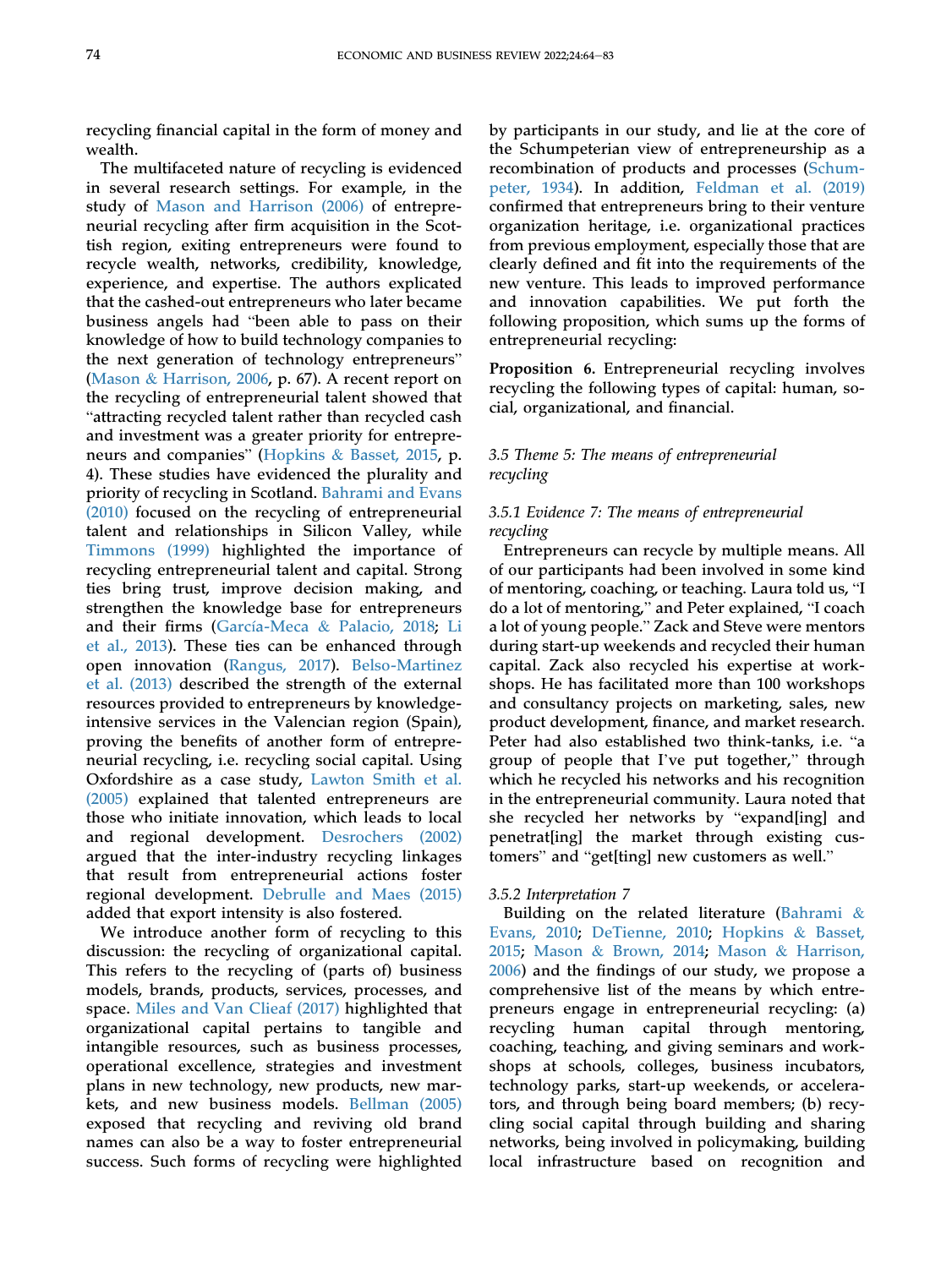influence, lobbying and connecting with chambers of commerce and craftsmen, establishing thinktanks, building entrepreneurship support organizations, and developing collective entrepreneurial capacity and regional institutional environment; (c) recycling organizational capital through redesigning products, services, processes, and business models; and (d) recycling financial capital by being business angels or venture capitalists, investing in their own new start-ups as serial entrepreneurs, or investing in others' start-ups or grown firms, giving donations and participating in philanthropy, bringing in foreign investments, improving the technological base of the community, and endowing various community activities and institutions (e.g. universities, museums, orchestras). Our last proposition summarizes the different means of entrepreneurial recycling:

<span id="page-12-1"></span>Proposition 7. Entrepreneurs use different means to recycle their human, social, organizational, and financial capital.

#### 3.6 Summary of developed propositions

[Table 1](#page-12-0) presents a summary of our propositions.

## 4 Discussion

Entrepreneurial recycling is a process by which entrepreneurs channel a proportion of their human, social, organizational, and financial capital into other, often multiple, entrepreneurial activities in their entrepreneurial ecosystem. Entrepreneurs recycle by sharing, receiving, and transforming their capital throughout their entrepreneurial career: through entrepreneurial entry, growth, and exit. Our views on entrepreneurial recycling offer a deeper understanding of how entrepreneurial recycling unfolds and what impact it makes on the community and national economy. With this research, we highlighted the individual-level perspective of entrepreneurial recycling to uncover

the unexplored features of entrepreneurial recycling, such as the three directions of entrepreneurial recycling; the ongoing nature of entrepreneurial recycling, which is not tied to either entrepreneurial entry or exit; the forms and means of entrepreneurial recycling; and the motivations for entrepreneurs to engage in entrepreneurial recycling (planned or unplanned actions). We also contribute to the literature on entrepreneurial ecosystems by focusing on the entrepreneur when talking about recycling in an ecosystem. In the following section, we elaborate on the theoretical and practical implications of our research, the implications for policymakers, the limitations of our study, and opportunities for future research.

#### 4.1 Theoretical implications

Our research demonstrates that entrepreneurial recycling is one of the most natural processes that take place in entrepreneurship. Entrepreneurs see recycling as something they do throughout their entrepreneurial journeys, regardless of the stage of their career development or the stage of the firm (i.e. entrepreneurial entry, growth, or exit). This finding represents an important extension of the current knowledge on entrepreneurial recycling, which to date has covered only the pre-start-up and start-up stage ([Bahrami](#page-17-1) & [Evans, 2010\)](#page-17-1) and the entrepreneurial exit stage ([Mason](#page-18-2) & [Harrison, 2006](#page-18-2)).

Our research exposes the overlooked occurrence of entrepreneurial recycling during the growth and maturation stage of a firm. Our interviewees emphasized that they recycled their human capital (e.g. knowledge, experience), social capital (e.g. networks, referrals), organizational capital (e.g. reshaping products) and financial capital (e.g. financing their own or others' projects and startups), while being active in their current mature businesses. The literature confirms these findings, although in a more fragmented manner. Different research outlets have implicitly articulated the notion of entrepreneurs sharing, receiving, and

<span id="page-12-0"></span>Table 1. Research propositions.

| Proposition   | Proposition statement                                                                                           |
|---------------|-----------------------------------------------------------------------------------------------------------------|
| Proposition 1 | One form of entrepreneurial recycling is entrepreneurial recycling by sharing.                                  |
| Proposition 2 | One form of entrepreneurial recycling is entrepreneurial recycling by receiving.                                |
| Proposition 3 | One form of entrepreneurial recycling is entrepreneurial recycling by transforming.                             |
| Proposition 4 | Entrepreneurial recycling occurs at all stages of an entrepreneurial career: (a) engaging and                   |
|               | entering a venture, (b) growing a venture, and (c) moving out and on from a venture.                            |
| Proposition 5 | Entrepreneurial recycling happens as a planned or unplanned action.                                             |
| Proposition 6 | Entrepreneurial recycling involves recycling the following forms of capital: human, social, organizational, and |
|               | financial.                                                                                                      |
| Proposition 7 | Entrepreneurs use different means to recycle their human, social, organizational, and financial capital.        |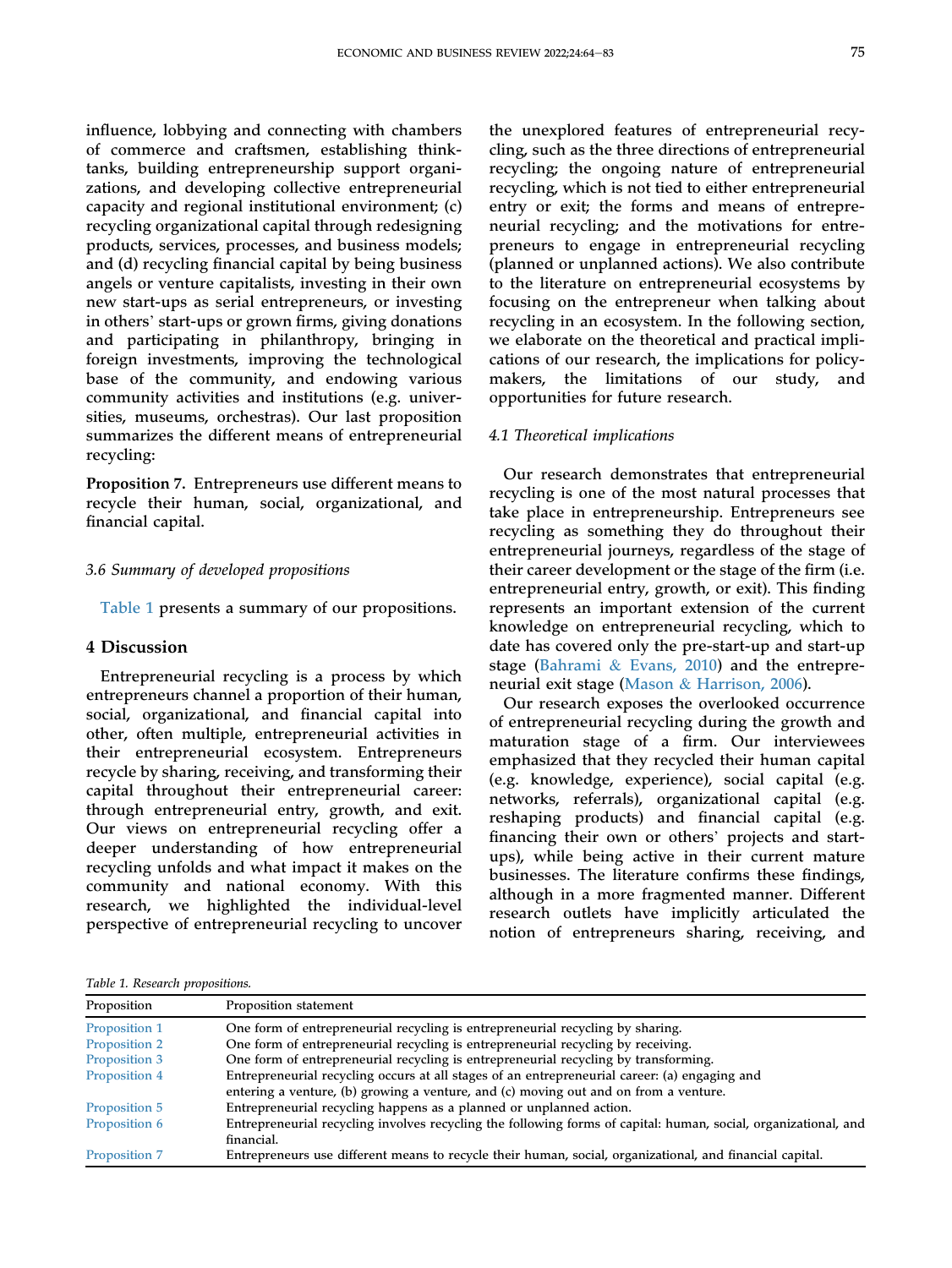transforming their human, social, organizational, or financial capital during a firm's growth and maturation stage. For example, [Sullivan \(2000\)](#page-19-2) demonstrated that entrepreneurs recycle by mentoring upstart entrepreneurs in the growth and development stage of their firms. Similarly, [Ozgen and](#page-18-22) [Baron \(2007\)](#page-18-22) confirmed the occurrence and value of sharing and receiving human, social, and organizational capital among more and less experienced entrepreneurs. More experienced entrepreneurs also recycle by receiving during the firm growth and maturation stage recycle, because they are strongly engaged in the entrepreneurial community and thus grasp different forms of capital from others [\(Brown](#page-17-11) & [Butler, 1995](#page-17-11); [Ozgen](#page-18-22) & [Baron, 2007\)](#page-18-22).

Furthermore, entrepreneurial learning theory [\(Deakins](#page-17-12) & [Freel, 1998](#page-17-12); [Politis, 2005\)](#page-18-19) posits that entrepreneurs learn throughout their entrepreneurial journey based on their experience, which they transform into knowledge. In doing so, they engage in entrepreneurial recycling by transforming their accumulated non-financial and financial capital into new capital for further use during the growth and maturation phase.

Through interpretative phenomenological analysis, we discovered an important and previously overlooked feature of entrepreneurial recycling, namely that entrepreneurial recycling takes place in three directions. First, entrepreneurs recycle by sharing when they share their human, social, organizational, or financial capital with other stakeholders in the entrepreneurial ecosystem. Second, entrepreneurs recycle by receiving when they draw on the human, social, organizational, or financial capital of other stakeholders in the entrepreneurial ecosystem. Third, entrepreneurs recycle by transforming as part of the learning process by which they change their own human, social, organizational, or financial capital into new capital. We discuss the theoretical implications of this important contribution in the following paragraphs.

Entrepreneurial recycling by sharing is a manifestation of an entrepreneur's prosocial behavior in the entrepreneurship context. Entrepreneurs often care about making a positive impact on other people's lives (e.g. family, customers, younger colleagues) and are willing to share with others in their entrepreneurial community what they have learned or achieved ([Ozgen](#page-18-22) & [Baron, 2007\)](#page-18-22). When recycling by sharing, entrepreneurs act as givers [\(Grant,](#page-18-16) [2014\)](#page-18-16), recycling without worrying about what they receive in return.

As evidenced by our research, this prosocial motivation for entrepreneurial recycling by sharing takes different forms. Sometimes entrepreneurs

want to give back, sometimes they want to help others, and sometimes they want to make an impact. The entrepreneurs in our sample felt that personal success correlated with feeling good by doing good and with a healthy and friendly community. Some entrepreneurs felt that sometimes when they had needed the help or advice of their more experienced peers, they had not received it; accordingly, they wanted to alleviate the same barriers for their peers and help them. Furthermore, some entrepreneurs who had recycled from others wanted to give back and help their entrepreneurial ecosystem. Such altruistic behavior of entrepreneurs forms the theoretical foundation of the giver perspective in entrepreneurship research, as previously investigated primarily among employees and managers [\(Grant, 2007;](#page-18-32) [Higgins](#page-18-33) & [Kram, 2001\)](#page-18-33).

In entrepreneurship research, prosocial behavior has been investigated as a characteristic of social entrepreneurs [\(Miller et al., 2012;](#page-18-34) [Renko, 2013\)](#page-18-35). However, establishing a business with the motivation to solve a social or environmental problem is extreme evidence of prosocial behavior. This is why such "prosocially motivated entrepreneurs are a rare breed" ([Renko, 2013,](#page-18-35) p. 1047). In recycling among general entrepreneurs, and not necessarily social entrepreneurs, we find that prosocial behavior  $-$  as a deliberate choice to do something good for others in their entrepreneurial ecosystem  $$ is not rare at all.

Entrepreneurial recycling by receiving relates to the theory of entrepreneurial bricolage [\(Baker](#page-17-9)  $\&$ [Nelson, 2005\)](#page-17-9). In resource-constrained environments, entrepreneurs make do with what is at hand (e.g. physical resources, skills or ideas), or what is available very cheaply or for free outside the firm (often because others judge this capital to be useless or substandard). Although bricolage and recycling both involve the recombination of resources, entrepreneurial recycling by receiving is about a conscious action and interaction among entrepreneurs and presents the source of the resources at hand. Entrepreneurial recycling also differs from bricolage in that it is often free and occurs through mentoring and favor-giving by those with prosocial natures. It is evident that entrepreneurial recycling by receiving builds upon the theory of entrepreneurial bricolage, but encompasses features that extend beyond the boundaries of bricolage. When entrepreneurs recycle by receiving from other entrepreneurs, they innovatively reuse, adapt, and combine human, social, organizational, and financial capital.

The third form of entrepreneurial recycling is by transforming. With this notion, we push forward the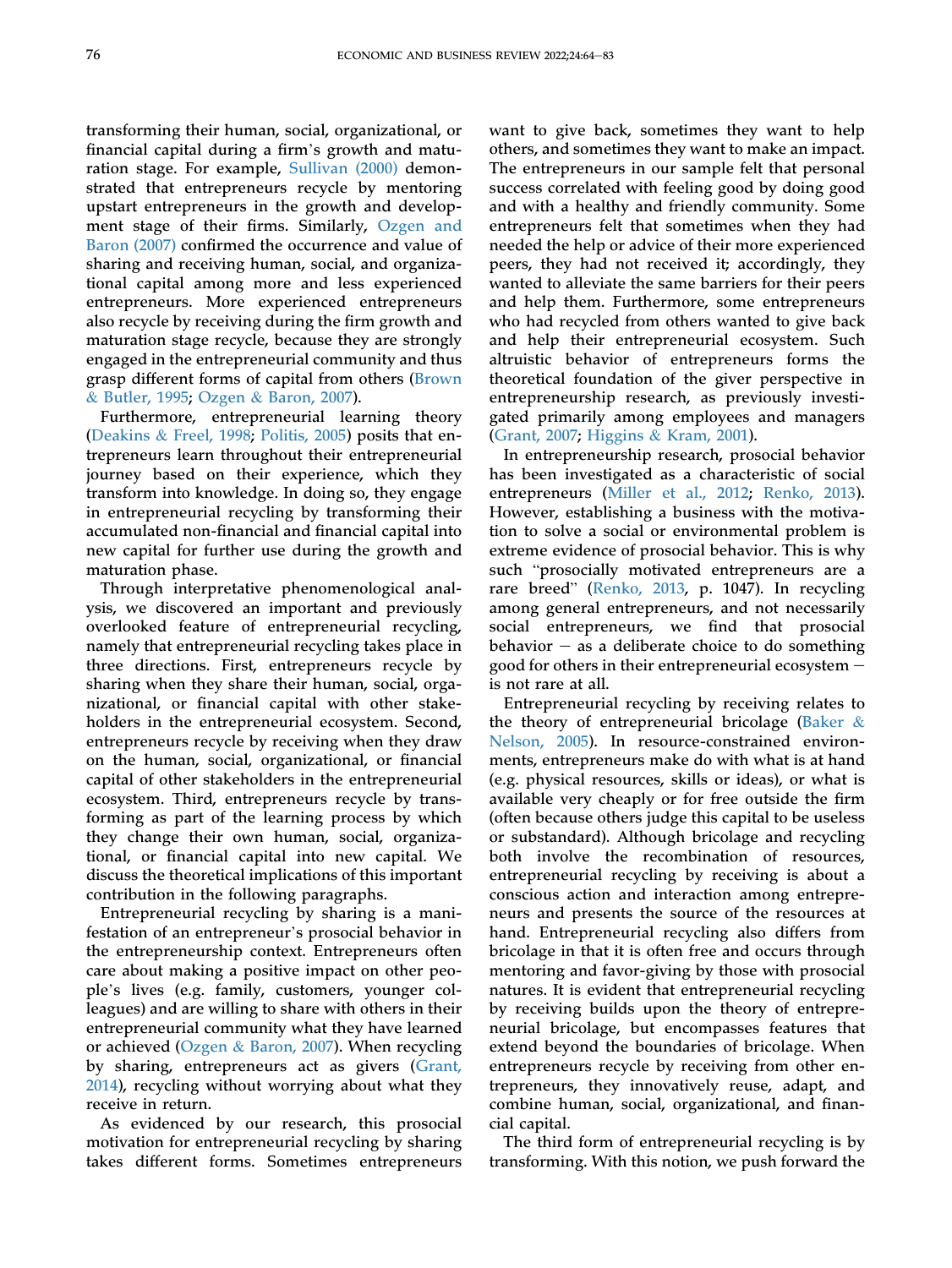understanding of the entrepreneurial learning theory. When recycling from their own resources and capital, entrepreneurs do so by reflecting on and making sense of their successful and unsuccessful experiences, thereby transforming experience into knowledge ([Politis, 2005](#page-18-19)). We argue that entrepreneurial recycling is a catalyst that enables entrepreneurial learning, because recycling activates cognitive mechanisms. By making sense of their experiences when recycling by sharing or receiving, entrepreneurs acquire a deeper understanding of themselves, their decision-making processes, the reasons for success and failure, and the nature of their relationships. This knowledge enables entrepreneurs to recycle by transforming. [Cope \(2011\)](#page-17-6) proposed that entrepreneurial learning, especially from failure, has powerful future-oriented outcomes that increase the entrepreneur's level of preparedness for future business activities.

The framework discovered in this research implies that entrepreneurial recycling is about interactions; it is a social process among stakeholders in an entrepreneurial community with broad benefits for both entrepreneurs and the entrepreneurial community. However, previous research has not accounted for the several individual-level benefits of entrepreneurial recycling, often because entrepreneurial recycling has not been viewed as a process involving interactions in an entrepreneurial ecosystem. To date, research has focused on the benefits for the firm, region, and national development ([Bahrami](#page-17-1) & [Evans, 2010;](#page-17-1) [DeTienne](#page-18-3) & [Cardon,](#page-18-3) [2012;](#page-18-3) [Mason](#page-18-2) & [Harrison, 2006\)](#page-18-2). Our research shows that, by recycling, entrepreneurs gain new knowledge and opportunities, while making sense of their decisions and experiences, yet for conscious learning, they usually do not have spare time. Entrepreneurs then transform their experience into knowledge in disparate ways (Politis,  $2005$ ) – one way being entrepreneurial recycling. When entrepreneurs recycle by sharing or receiving, they implicitly recycle by transforming, because they learn from experiences when they share or receive human, social, organizational, or financial capital, and gain valuable capital for their businesses. In the sharing and receiving process of entrepreneurial recycling, both the giver and receiver have the opportunity to transform new information or experiences into new knowledge.

Moreover, the entrepreneurship literature has been silent on the benefit loop of entrepreneurial recycling for the entrepreneurs who do recycle. We argue that recycling brings well-being, trust,

commitment, and satisfaction to those who recycle. On the one hand, those entrepreneurs who recycle by sharing feel good when the human, social, organizational, or financial capital they give leads to their peers' success. This outcome makes them even more committed to recycling in the entrepreneurial ecosystem. On the other hand, those entrepreneurs who recycle by receiving become more confident about their abilities, and develop trust in and commitment to the giver and the entrepreneurial ecosystem. In turn, we argue that those who recycle by receiving will recycle by sharing in the future. This creates a domino effect of sharing and receiving, which boosts entrepreneurial recycling. Such prosocial behavior can be explained by the social effect through which some entrepreneurs inspire many followers in the entrepreneurial ecosystem [\(Zhang, 2003\)](#page-19-12). In a similar vein, [Cerne et al. \(2014\)](#page-17-17) found that employees who hid knowledge from other co-workers not only lowered their co-workers' creativity, but also hindered their own creativity due to the reciprocal hiding and distrust created among coworkers. Recycling benefits both the giver and the receiver, although the true giver does not enter into recycling with these outcomes in mind; rather, the giver is motivated by wanting to help others. When a routine network is created with regular interactions between the giver and the receiver, the network and ecosystem has a better chance of success ([Agostini, 2016](#page-17-18)).

Underling the process of entrepreneurial recycling for the greater good of the entrepreneurial ecosystem, the region, and the competitiveness of the nation is the premise that entrepreneurial recycling is started by the individual entrepreneur. We add an important caveat to the literature on entrepreneurial ecosystems [\(Huggins et al., 2017;](#page-18-5) [Mason](#page-18-2) & [Harrison, 2006\)](#page-18-2), namely that individuals are the building blocks of such ecosystems. However, [Spigel and Vinodrai \(2020\)](#page-19-1) suggested that entrepreneurial recycling can be fostered also by former employees of the collapsed firm, such as in the case of the demise of Blackberry.

A final note regarding the theoretical implications of our research pertains to the utilization of the IPA method. The IPA method proved very useful in our research setting, and we invite other researchers to adopt this approach. As [Rae \(2000\)](#page-18-21) noted, it was evident from the phenomenological interviews that the opportunity to tell their entrepreneurial story enabled each participant to reflect on, organize, and integrate their account of their entrepreneurial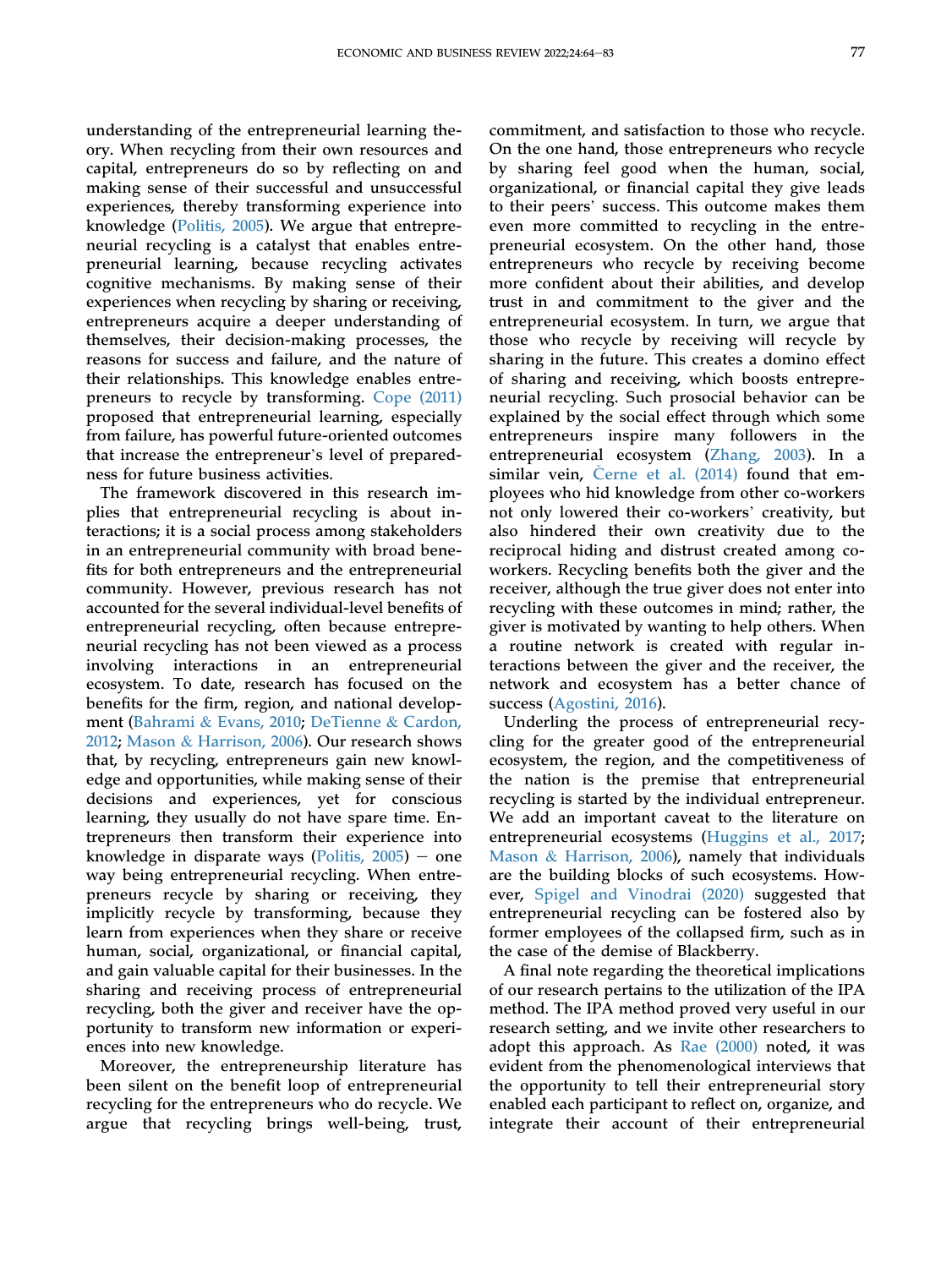recycling. This led us to discover features of entrepreneurial recycling that had not emerged previously.

## 4.2 Practical implications for entrepreneurs and the entrepreneurial community

Given that entrepreneurial recycling has several advantages on the individual level of the entrepreneur and on the collective level of the entrepreneurial ecosystem, our research provides multiple practical implications.

First, entrepreneurs should become aware that in their daily business activities they engage in entrepreneurial recycling. Engaging more consciously would enable entrepreneurs to participate in building a stronger entrepreneurial ecosystem that would, in turn, yield benefits for them too. It has been argued that givers  $-$  i.e. the ones who give to others more than they receive or who give without expecting anything in return (Grant,  $2014$ ) - are more successful and satisfied. Therefore, we propose that entrepreneurial recycling works as a feedback loop. In effect, what you put in, you get back.

In giving, people strengthen their commitment to the ecosystem in which they operate ([Grant et al.,](#page-18-36) [2008\)](#page-18-36). Therefore, we propose that stimulating entrepreneurial recycling by sharing has the potential to enhance the commitment of entrepreneurs to their ecosystem. Grant and colleagues [\(Grant,](#page-18-32) [2007;](#page-18-32) [Grant et al., 2008](#page-18-36)) argued that many people in a work environment have a prosocial identity, which shapes the important motives, values, and guiding principles of their life. Following the findings from previous research on the giver's commitment to recipients [\(Flynn](#page-18-37) & [Brockner, 2003](#page-18-37); [Grant et al.,](#page-18-36) [2008\)](#page-18-36), we argue that when entrepreneurs recycle by sharing, they should make sense of the sharing behavior and deepen their commitment to others. In doing so, recycling will help them to value the recipients and the entrepreneurial ecosystem through the connection, trust, and respect that are built in such interactions.

When looking at recycling by receiving alone, we posit that most entrepreneurs would reciprocate what they receive ([Blau, 1964;](#page-17-19) [Emerson, 1976;](#page-18-38) [Homans, 1958\)](#page-18-39), because receiving from others would make them more dedicated to the givers and more committed to the entrepreneurial ecosystem. From a practical standpoint, we suggest a net of recycling that has wide benefits on the regional, national, and global level. Therefore, campaigns should be fostered in local entrepreneurial ecosystems to promote entrepreneurial success stories, highlighting hard work, collaboration, and recycling

from one another, and stimulating entrepreneurs to give back to their society ([Walsh](#page-19-13) & [Winsor, 2019\)](#page-19-13).

Finally, entrepreneurs recycle by transforming, which is a kind of experiential entrepreneurial learning. [Kolb \(1984\)](#page-18-18) argued that experiential learning needs a conscious catalyst for learning to happen from experience. When recycling, entrepreneurs experience cognitive activation when recycling by sharing (e.g. mentoring and solving problems of nascent entrepreneurs by thinking about their own entrepreneurial experiences) or when recycling by receiving from others (e.g. when absorbing advice from a peer and connecting it to their own entrepreneurial experience). Following the propositions of experiential and entrepreneurial learning [\(Holmqvist, 2004](#page-18-20); [Politis, 2005\)](#page-18-19), we argue that when cognitive activation is triggered by entrepreneurial recycling (through sharing or receiving) and aligned with the entrepreneur's own experiences, it yields new entrepreneurial knowledge. When recycling, entrepreneurs are able to fill any gaps in human, social, organizational, and financial capital in the service of venture and personal development.

The second practical implication concerns the search for entrepreneurial ideas for business startups or business development. Although it is true that some breakthrough entrepreneurial ideas have radically changed the way we live and disrupted some industries, most entrepreneurial ideas come from recycling and recombining what already exists into new forms and for new purposes. This implies that entrepreneurs should strive to engage more in recycling, reusing, recombining, and drawing from what is already known and in use in order to make something new or modified. Based on the results of our research, we argue that entrepreneurship is more about recycling and less about totally new 'aha' moments. Entrepreneurial recycling offers entrepreneurs the possibility to add new business opportunities to existing ones, or to switch to new business projects as they develop their careers. Entrepreneurs already have a set of human, social, organizational, and financial capital that can be recycled to explore new entrepreneurial endeavors.

Third, conscious entrepreneurial recycling can offer entrepreneurs second-chance opportunities, especially after failure. Entrepreneurs gain valuable human, social, organizational (and occasionally financial) capital when they fail ([DeTienne](#page-18-3) & [Car](#page-18-3)[don, 2012;](#page-18-3) [Singh et al., 2015](#page-18-40)). By recycling the various forms of acquired capital, entrepreneurs can subsequently use it in a venturing project ([Bahrami](#page-17-0) & [Evans, 2000\)](#page-17-0).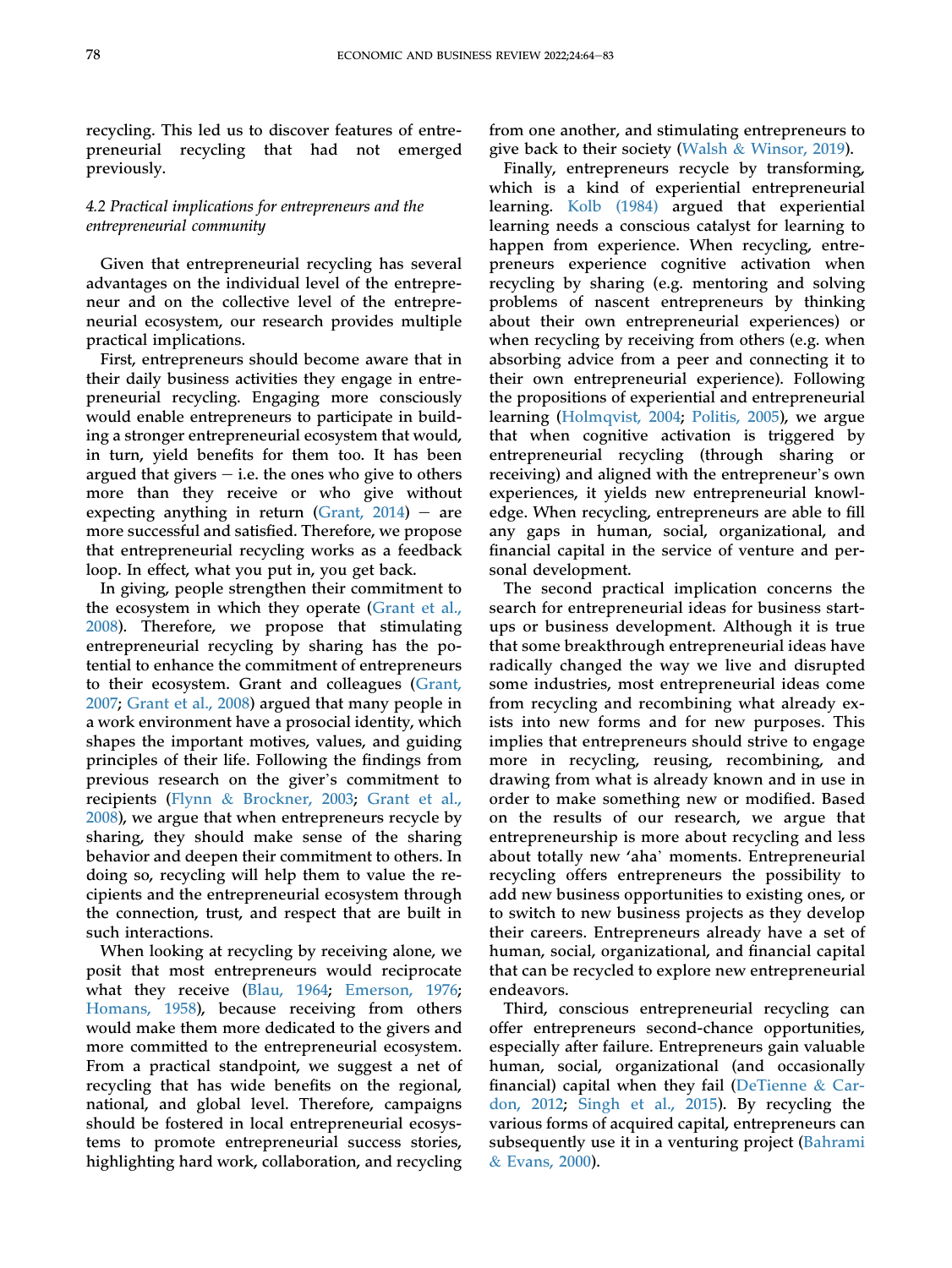#### 4.3 Policy and support implications

There are several regional- and national-level implications for policy makers and agencies that support the entrepreneurial ecosystem. By fostering entrepreneurial recycling, increased return on investment is achievable at the macro level. National and regional programs for stimulating and helping the entrepreneurial community invest considerable amounts of money in the promotion and development of entrepreneurship. By fostering entrepreneurial recycling, such programs would gain more from their investments. Research from Silicon Valley and Scotland has shown that recycling has highly beneficial outcomes for entrepreneurial ecosystems in terms of start-up creation, venture capital fund operations, networking, and the prosperity of innovation activities [\(Bahrami](#page-17-1) & [Evans, 2010](#page-17-1); [Mason](#page-18-2) & [Harrison, 2006](#page-18-2)). There are also other benefits to be had, such as job creation, charitable contributions, and enhanced competitiveness of firms, industries, and nations ([DeTienne](#page-18-3) & [Cardon, 2012](#page-18-3)). Other regional and national agencies would do well to take similar approaches to stimulate recycling among entrepreneurs in a community.

Furthermore, financing early-stage entrepreneurial endeavors, reducing taxes for start-ups, and stimulating entrepreneurship and innovation through grants should not be thought of as a waste of money if such projects do not deliver the expected result. The human, social, and organizational capital gained through such projects is invaluable for the sponsored entrepreneurs and will be recycled to some degree in the near future, implicitly providing positive outcomes.

The second implication deals with decreasing the uncertainty in the identification of promising business opportunities. Recycling can increase the odds of selecting the right candidates in national competitions, start-up weekends, grant programs, and other entrepreneurship support activities with national and regional funding. However, the committee has to consist of entrepreneurs who can recycle extensive expertise. In addition, our interviewees exposed that the collaboration between elder entrepreneurs and younger ones is effective at producing valuable results, such as reducing the period from start to success, employing more people, listening better to market needs, and so on. Associations such as the Score Association of counsellors to America's small businesses have already taken such a direction, but more such efforts are needed worldwide.

Additionally, policy makers should promote organized entrepreneurial recycling programs in

which interested entrepreneurs meet and work on creating benefits for others and themselves. An example that was raised in our research was the Women Presidents' Organization started by Marsha Firestone, PhD, a successful businesswoman. More such organizations or communities could enhance the prosperity of an entrepreneurial ecosystem or a nation. Mentoring programs are valuable to recipients, because they learn from others. Mentoring programs also benefit the mentors who gain the opportunity to transform their experience into knowledge [\(Cope](#page-17-20) & [Watts, 2000;](#page-17-20) [Sullivan, 2000](#page-19-2)).

Finally, policy makers could benefit from the results of our study through the realization that fostering programs for new business ideas is not all that is needed to enhance the entrepreneurial activity of a nation. It is important to understand the value of combining human, social, organizational, and financial capital. Shifting focus to resource availability and networking so that entrepreneurial recycling by sharing, receiving, and transforming can take place can advance success and entrepreneurship activity. Established or exiting entrepreneurs could nurture a new generation of nascent entrepreneurs or start-ups, boost their own development, and prepare students, pupils, and workshop and seminar participants for their entrepreneurial journey. In doing so, a collaborative entrepreneurship mindset is nurtured, thereby enhancing regional and national development.

## 5 Conclusion

The aim of this research was to provide a detailed phenomenological conceptualization of entrepreneurial recycling. Our interpretative phenomenological analysis of six entrepreneurs was extremely fruitful in providing a number of new insights into this process. Entrepreneurial recycling takes place through sharing, receiving, and transforming at all stages of an entrepreneur's career and firm development. Entrepreneurial recycling is a social process yielding multiple tangible and intangible benefits for all stakeholders in an entrepreneurial context. Therefore, we should promote recycling and foster greater discussion on it so that the unconscious acts of recycling by entrepreneurs become more explicit, planned, and beneficial.

Our study has four key limitations which present opportunities for future research. First, IPA relies on what participants in the study say. Sometimes participants struggle to express what they are thinking or feeling and do not always wish to self-disclose. Therefore, researchers must interpret participants' mental and emotional states from what they say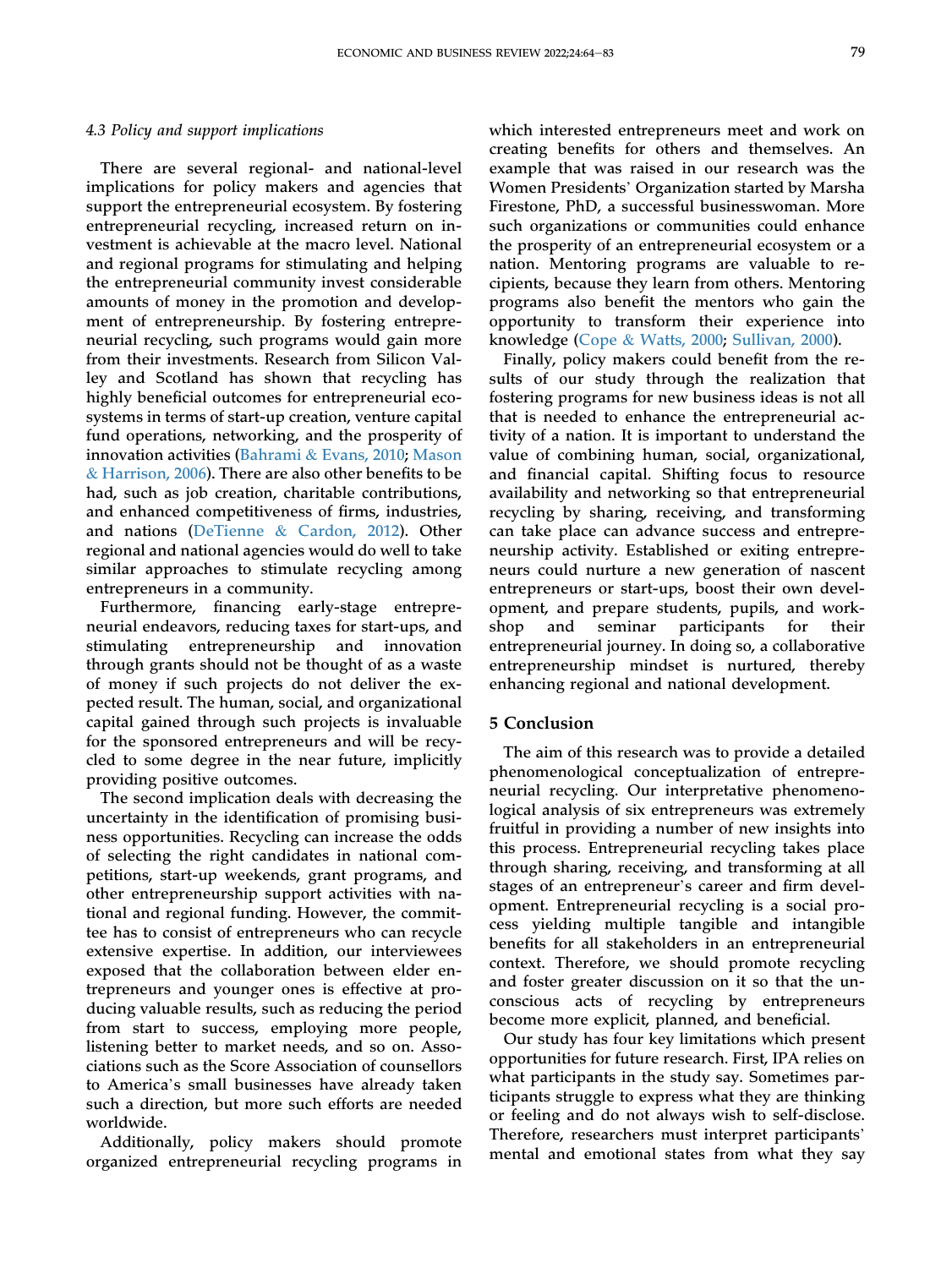[\(Smith](#page-19-5) & [Osborn, 2008\)](#page-19-5). While there is certainly a possibility that we may have misinterpreted parts of the participants' narration, we note that we took great care in our in-depth analysis by following the rules of IPA. Future research could replicate our study to see whether we missed anything.

Second, longitudinal studies over longer periods, ideally over an entire entrepreneurial career, would be of particular value in advancing our understanding of the evolution of entrepreneurial recycling. In doing so, researchers could map the stages and reciprocity of recycling by sharing, receiving, and transforming. A possible discovery could be a chain reaction of giving and receiving that is sparked by an entrepreneur who is willing to recycle by sharing. In turn, the receiver might replicate the sharing, revealing a kind of recycling network that could be investigated for its benefits. We encourage researchers to take such an approach in order to generate a better understanding of the entrepreneurial recycling process and its outcomes.

Third, one could argue that the purposeful, convenient, and snowball sampling we used may not have been sufficient, and that a more thorough investigation into the differences and commonalities between the entrepreneurial activity and entrepreneurial recycling in Slovenia and the United States could be undertaken. However, this study does not make comparisons or macro-level propositions using a narrow qualitative sample. Rather, our aim was to demonstrate that entrepreneurial recycling is shared by entrepreneurs regardless of their location. There may be some attributes of entrepreneurial recycling that are specific to different nations, but such an investigation is beyond the scope of this study. This creates an opportunity for future research.

Finally, our research relied upon narrations of recycling by sharing, receiving, and transforming by individual entrepreneurs in the giver-receiver relationship. While this is an initial attempt to develop a deeper understanding of the entrepreneurial recycling process, future research could investigate the recycling from both sides  $-$  from those who recycle by sharing and from those who directly receive the capital from the givers. We believe that investigating the joint effects of recycling by sharing, receiving, and transforming will help to further the understanding of entrepreneurial recycling.

#### References

European Management Review, 13(2), 91-106. [https://doi.org/10.](https://doi.org/10.1111/emre.12069) [1111/emre.12069](https://doi.org/10.1111/emre.12069)

- <span id="page-17-10"></span>Aldrich, H. E., & Yang, T. (2014). How do entrepreneurs know what to do? Learning and organizing in new ventures. Journal of Evolutionary Economics, 24(1), 59-82. [https://doi.org/10.1007/](https://doi.org/10.1007/s00191-013-0320-x) [s00191-013-0320-x](https://doi.org/10.1007/s00191-013-0320-x)
- <span id="page-17-2"></span>Bahrami, H., & Evans, S. (1995). Flexible recycling and high technology entrepreneurship. California Management Review,  $37(3)$ , 62-89.
- <span id="page-17-0"></span>Bahrami, H., & Evans, S. (2000). Flexible recycling and high technology entrepreneurship. In M. Kenney (Ed.), Understanding Silicon Valley: The anatomy of an entrepreneurial region. Stanford University Press.
- <span id="page-17-1"></span>Bahrami, H., & Evans, S. (2010). Super-flexibility for knowledge enterprises: A toolkit for dynamic adaptation (2nd ed.). Springer.
- <span id="page-17-9"></span>Baker, T., & Nelson, R. E. (2005). Creating something from nothing: Resource construction through entrepreneurial bricolage. Administrative Science Quarterly, 50(3), 329-366.
- <span id="page-17-16"></span>Bellman, L. M. (2005). Entrepreneurs: Invent a new brand name or revive an old one? Business Horizons, 48(3), 215-222. [https://](https://doi.org/10.1016/j.bushor.2004.10.025) [doi.org/10.1016/j.bushor.2004.10.025](https://doi.org/10.1016/j.bushor.2004.10.025)
- <span id="page-17-13"></span>Belso-Martinez, J. A., Molina-Morales, F. X., & Mas-Verdu, F. (2013). Combining effects of internal resources, entrepreneur characteristics and KIS on new firms. Journal of Business Research, 66(10), 2079-2089. [https://doi.org/10.1016/j.jbusres.](https://doi.org/10.1016/j.jbusres.2013.02.034) [2013.02.034](https://doi.org/10.1016/j.jbusres.2013.02.034)
- <span id="page-17-7"></span>Berglund, H. (2007). Researching entrepreneurship as lived experience. In H. Neergaard, & J. P. Ulhøi (Eds.), Handbook of qualitative research methods in entrepreneurship (pp.  $75-93$ ). Edward Elgar.
- <span id="page-17-5"></span>Berglund, H. (2015). Between cognition and discourse: Phenomenology and the study of entrepreneurship. International Journal of Entrepreneurial Behavior  $\dot{\&}$  Research, 21(3), 472–488. <https://doi.org/10.1108/IJEBR-12-2013-0210>
- <span id="page-17-19"></span>Blau, P. M. (1964). Exchange and power in social life. Wiley.
- <span id="page-17-11"></span>Brown, B., & Butler, J. E. (1995). Competitors as allies: A study of entrepreneurial networks in the U.S. wine industry. Journal of Small Business Management, 33(3), 57-66.
- <span id="page-17-17"></span>Černe, M., Nerstad, C. G. L., Dysvik, A., & Škerlavaj, M. (2014). What goes around comes around: Knowledge hiding, perceived motivational climate, and creativity. Academy of Management Journal, 57(1), 172-192.
- <span id="page-17-8"></span>Cope, J. (2005). Researching Entrepreneurship through phenomenological inquiry: Philosophical and methodological issues. International Small Business Journal, 23(2), 163-189. [https://doi.](https://doi.org/10.1177/0266242605050511) [org/10.1177/0266242605050511](https://doi.org/10.1177/0266242605050511)
- <span id="page-17-6"></span>Cope, J. (2011). Entrepreneurial learning from failure: An interpretative phenomenological analysis. Journal of Business Venturing, 26(6), 604-623. [https://doi.org/10.1016/j.jbusvent.](https://doi.org/10.1016/j.jbusvent.2010.06.002) [2010.06.002](https://doi.org/10.1016/j.jbusvent.2010.06.002)
- <span id="page-17-20"></span>Cope, J., & Watts, G. (2000). Learning by doing  $-$  an exploration of experience, critical incidents and reflection in entrepreneurial learning. International Journal of Entrepreneurial Behavior<br>& Research, 6(3), 104-124. https://doi.org/10.1108/ & Research,  $6(3)$ ,  $104-124$ . [https://doi.org/10.1108/](https://doi.org/10.1108/13552550010346208) [13552550010346208](https://doi.org/10.1108/13552550010346208)
- <span id="page-17-3"></span>Cummings, D. (2012, November 29). Recycling talent in a startup community. [http://davidcummings.org/2012/11/29/recycling](http://davidcummings.org/2012/11/29/recycling-talent-in-a-startup-community/)[talent-in-a-startup-community/](http://davidcummings.org/2012/11/29/recycling-talent-in-a-startup-community/)
- <span id="page-17-12"></span>Deakins, D., & Freel, M. (1998). Entrepreneurial learning and the growth process in SMEs. The Learning Organization, 5(3), 144-155. <https://doi.org/10.1108/09696479810223428>
- <span id="page-17-15"></span>Debrulle, J., & Maes, J. (2015). Start-ups' internationalization: The impact of business owners' management experience, start-up experience and professional network on export intensity. European Management Review, 12(3), 171-187. [https://doi.org/10.](https://doi.org/10.1111/emre.12050) [1111/emre.12050](https://doi.org/10.1111/emre.12050)
- <span id="page-17-14"></span>Desrochers, P. (2002). Regional development and inter-industry recycling linkages: Some historical perspectives. Entrepreneurship & Regional Development, 14(1), 49-65. [https://doi.org/](https://doi.org/10.1080/08985620110096627) [10.1080/08985620110096627](https://doi.org/10.1080/08985620110096627)
- <span id="page-17-4"></span>DeTienne, D. R. (2010). Entrepreneurial exit as a critical component of the entrepreneurial process: Theoretical development.

<span id="page-17-18"></span>Agostini, L. (2016). Organizational and managerial activities in the development process of successful SME marketing networks.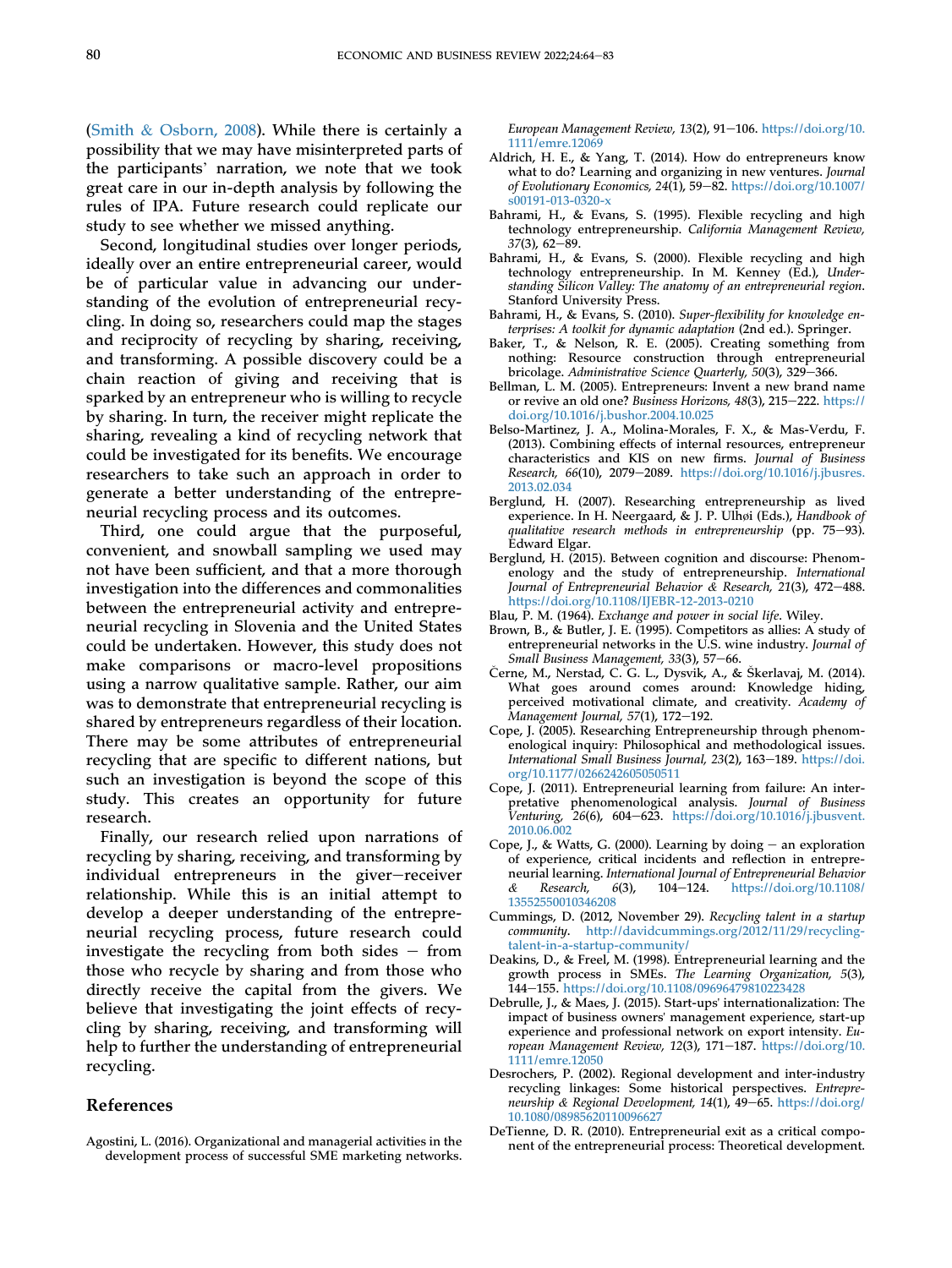Journal of Business Venturing, 25(2), 203-215. [https://doi.org/10.](https://doi.org/10.1016/j.jbusvent.2008.05.004) [1016/j.jbusvent.2008.05.004](https://doi.org/10.1016/j.jbusvent.2008.05.004)

- <span id="page-18-3"></span>DeTienne, D. R., & Cardon, M. S. (2012). Impact of founder experience on exit intentions. Small Business Economics, 38(4), 351e374. <https://doi.org/10.1007/s11187-010-9284-5>
- <span id="page-18-4"></span>DeTienne, D. R., & Wennberg, K. (2014). Small business exit: Review of past research, theoretical considerations and suggestions for future research. In S. Newbert (Ed.), Small businesses in a global economy: Creating and managing successful organizations. Praeger.
- <span id="page-18-10"></span>Dimov, D. (2011). Grappling with the unbearable elusiveness of entrepreneurial opportunities. Entrepreneurship: Theory and Practice, 35(1), 57-81. [https://doi.org/10.1111/j.1540-6520.2010.](https://doi.org/10.1111/j.1540-6520.2010.00423.x) [00423.x](https://doi.org/10.1111/j.1540-6520.2010.00423.x)
- <span id="page-18-38"></span>Emerson, R. M. (1976). Social exchange theory. Annual Review of Sociology, 2, 335–362.
- <span id="page-18-31"></span>Feldman, M. P., Ozcan, S., & Reichstein, T. (2019). Falling not far from the tree: Entrepreneurs and organizational heritage. Organization Science, 30(2), 337-360. [https://doi.org/10.1287/](https://doi.org/10.1287/orsc.2018.1222) [orsc.2018.1222](https://doi.org/10.1287/orsc.2018.1222)
- <span id="page-18-37"></span>Flynn, F. J., & Brockner, J. (2003). It's different to give than to receive: Predictors of givers' and receivers' reactions to favor exchange. Journal of Applied Psychology,  $88(6)$ ,  $1034-1045$ . <https://doi.org/10.1037/0021-9010.88.6.1034>
- <span id="page-18-25"></span>García-Meca, E., & Palacio, C. J. (2018). Board composition and firm reputation: The role of business experts, support specialists and community influentials. Business Research Quarterly, 21(2), 111-123. <https://doi.org/10.1016/j.brq.2018.01.003>
- <span id="page-18-12"></span>Gartner, W. B., & Birley, S. (2002). Introduction to the special issue on qualitative methods in entrepreneurship research. Journal of Business Venturing, 17(5), 387-395. [https://doi.org/10.](https://doi.org/10.1016/S0883-9026(01)00077-5) [1016/S0883-9026\(01\)00077-5](https://doi.org/10.1016/S0883-9026(01)00077-5)
- <span id="page-18-32"></span>Grant, A. M. (2007). Relational job design and the motivation to make a prosocial difference. Academy of Management Review, 32(2), 393-417. <https://doi.org/10.5465/amr.2007.24351328>
- <span id="page-18-16"></span>Grant, A. M. (2014). Give and take: Why helping others drives our success. Penguin Books.
- <span id="page-18-36"></span>Grant, A. M., Dutton, J. E., & Rosso, B. D. (2008). Giving commitment: Employee support programs and the prosocial sensemaking process. Academy of Management Journal, 51(5), 898-918. <https://doi.org/10.5465/AMJ.2008.34789652>
- <span id="page-18-9"></span>Guerrero, M., & Peña-Legazkue, I. (2019). Renascence after postmortem: The choice of accelerated repeat entrepreneurship. Small Business Economics, 52(1), 47-65. [https://doi.org/10.1007/](https://doi.org/10.1007/s11187-018-0015-7) [s11187-018-0015-7](https://doi.org/10.1007/s11187-018-0015-7)
- <span id="page-18-17"></span>Gulbin, J. (2008). Identifying and developing sporting experts. In D. Farrow, J. Baker, & C. MacMahon (Eds.), Developing sport expertise (pp. 60-72). Routledge.
- <span id="page-18-7"></span>Hessels, J., Grilo, I., Thurik, R., & van der Zwan, P. (2011). Entrepreneurial exit and entrepreneurial engagement. Journal of Evolutionary Economics, 21(3), 447-471. [https://doi.org/10.](https://doi.org/10.1007/s00191-010-0190-4) [1007/s00191-010-0190-4](https://doi.org/10.1007/s00191-010-0190-4)
- <span id="page-18-33"></span>Higgins, M. C., & Kram, K. E. (2001). Reconceptualizing mentoring at work: A developmental network perspective. Academy of Management Review,  $26(2)$ ,  $264-288$ .
- <span id="page-18-20"></span>Holmqvist, M. (2004). Experiential learning processes of exploitation and exploration within and between organizations: An empirical study of product development. Organization Science,  $15(1)$ , 70-81. <https://doi.org/10.1287/orsc.1030.0056>
- <span id="page-18-39"></span>Homans, G. C. (1958). Social behavior as exchange. American Journal of Sociology,  $63(6)$ , 597-606.
- <span id="page-18-23"></span>Hopkins, P., & Basset, A. (2015). The recycling of entrepreneurial talent: A report for Scottish Enterprise. [http://www.](http://www.evaluationsonline.org.uk/evaluations/Search.do?ui=basic&action=show&id=571) [evaluationsonline.org.uk/evaluations/Search.do?ui](http://www.evaluationsonline.org.uk/evaluations/Search.do?ui=basic&action=show&id=571)=[basic](http://www.evaluationsonline.org.uk/evaluations/Search.do?ui=basic&action=show&id=571)& [action](http://www.evaluationsonline.org.uk/evaluations/Search.do?ui=basic&action=show&id=571)=[show](http://www.evaluationsonline.org.uk/evaluations/Search.do?ui=basic&action=show&id=571)&[id](http://www.evaluationsonline.org.uk/evaluations/Search.do?ui=basic&action=show&id=571)=[571](http://www.evaluationsonline.org.uk/evaluations/Search.do?ui=basic&action=show&id=571)
- <span id="page-18-5"></span>Huggins, R., Prokop, D., & Thompson, P. (2017). Entrepreneurship and the determinants of firm survival within regions: Human capital, growth motivation and locational conditions (pp.  $1-33$ ). Entrepreneurship & Regional Development. [https://doi.org/](https://doi.org/10.1080/08985626.2016.1271830) [10.1080/08985626.2016.1271830](https://doi.org/10.1080/08985626.2016.1271830)
- <span id="page-18-11"></span>Hwang, V. W., & Horowitt, G. (2012). The rainforest: The secret to building the next Silicon Valley. Regenwald.
- <span id="page-18-18"></span>Kolb, D. A. (1984). Experiential learning: Experience as the source of learning and development. Prentice-Hall.
- <span id="page-18-28"></span>Lawton Smith, H., Glasson, J., & Chadwick, A. (2005). The geography of talent: Entrepreneurship and local economic development in Oxfordshire. Entrepreneurship & Regional Development, 17(6), 449-478. https://doi.org/10.1080/ Development, 17(6), 449-478. [https://doi.org/10.1080/](https://doi.org/10.1080/08985620500247819) [08985620500247819](https://doi.org/10.1080/08985620500247819)
- <span id="page-18-26"></span>Li, Y., Wang, X., Huang, L., & Bai, X. (2013). How does entrepreneurs' social capital hinder new business development? A relational embeddedness perspective. Journal of Business Research, 66(12), 2418-2424. [https://doi.org/10.1016/j.jbusres.](https://doi.org/10.1016/j.jbusres.2013.05.029) [2013.05.029](https://doi.org/10.1016/j.jbusres.2013.05.029)
- <span id="page-18-0"></span>Mack, E., & Mayer, H. (2016). The evolutionary dynamics of entrepreneurial ecosystems. Urban Studies, 53(10), 2118-2133. <https://doi.org/10.1177/0042098015586547>
- <span id="page-18-8"></span>Malecki, E. J. (2018). Entrepreneurship and entrepreneurial ecosystems. Geography Compass, 12(3), 1-21. [https://doi.org/10.](https://doi.org/10.1111/gec3.12359) [1111/gec3.12359](https://doi.org/10.1111/gec3.12359)
- <span id="page-18-1"></span>Mason, C. M., & Brown, R. (2014). Entrepreneurial ecosystems and growth oriented entrepreneurship (Vol. 30). OECD.
- <span id="page-18-2"></span>Mason, C. M., & Harrison, R. T. (2006). After the exit: Acquisitions, entrepreneurial recycling and regional economic development. Regional Studies,  $40(1)$ , 55-73. [https://doi.org/10.](https://doi.org/10.1080/00343400500450059) [1080/00343400500450059](https://doi.org/10.1080/00343400500450059)
- <span id="page-18-29"></span>Miles, S. J., & Van Clieaf, M. (2017). Strategic fit: Key to growing enterprise value through organizational capital. Business Horizons, 60(1), 55-65. <https://doi.org/10.1016/j.bushor.2016.08.008>
- <span id="page-18-34"></span>Miller, T. L., Grimes, M. G., McMullen, J. S., & Vogus, T. J. (2012). Venturing for others with heart and head: How compassion encourages social entrepreneurship. Academy of Management Review, 37(4), 616-640. <https://doi.org/10.5465/amr.2010.0456>
- <span id="page-18-6"></span>Nicotra, M., Romano, M., Del Giudice, M., & Schillaci, C. E. (2018). The causal relation between entrepreneurial ecosystem and productive entrepreneurship: A measurement framework. The Journal of Technology Transfer, 43(3), 640-673. [https://](https://doi.org/10.1007/s10961-017-9628-2) [doi.org/10.1007/s10961-017-9628-2](https://doi.org/10.1007/s10961-017-9628-2)
- <span id="page-18-22"></span>Ozgen, E., & Baron, R. A. (2007). Social sources of information in opportunity recognition: Effects of mentors, industry networks, and professional forums. Journal of Business Venturing,  $22(2)$ ,  $174-192$ .
- <span id="page-18-15"></span>Patton, M. Q. (2002). Two decades of developments in qualitative inquiry: A personal, experiential perspective. Qualitative Social Work, 1(3), 261–283. [https://doi.org/10.1177/](https://doi.org/10.1177/1473325002001003636) [1473325002001003636](https://doi.org/10.1177/1473325002001003636)
- <span id="page-18-19"></span>Politis, D. (2005). The process of entrepreneurial learning: A conceptual framework. Entrepreneurship: Theory and Practice, 29(4), 399-424. <https://doi.org/10.1111/j.1540-6520.2005.00091.x>
- <span id="page-18-21"></span>Rae, D. (2000). Understanding entrepreneurial learning: A question of how? International Journal of Entrepreneurial Behavior & Research, 6(3), 145–159. [https://doi.org/10.1108/](https://doi.org/10.1108/13552550010346497) [13552550010346497](https://doi.org/10.1108/13552550010346497)
- <span id="page-18-27"></span>Rangus, K. (2017). Does a firm's open innovation mode matter? Economic and Business Review,  $19(2)$ ,  $181-201$ .
- <span id="page-18-35"></span>Renko, M. (2013). Early challenges of nascent social entrepreneurs. Entrepreneurship: Theory and Practice, 37(5), 1045-1069. <https://doi.org/10.1111/j.1540-6520.2012.00522.x>
- <span id="page-18-30"></span>Schumpeter, J. A. (1934). The theory of economic development. Harvard University Press.
- <span id="page-18-40"></span>Singh, S., Corner, P. D., & Pavlovich, K. (2015). Failed, not finished: A narrative approach to understanding venture failure stigmatization. Journal of Business Venturing, 30(1), 150-166. <https://doi.org/10.1016/j.jbusvent.2014.07.005>
- <span id="page-18-24"></span>Sitar, A. S., & Mihelič, K. K. (2018). The interplay of expatriates psychological and social capital for knowledge transfer. Economic and Business Review,  $20(2)$ , 195-219. [https://doi.org/10.](https://doi.org/10.15458/85451.65) [15458/85451.65](https://doi.org/10.15458/85451.65)
- <span id="page-18-13"></span>Smith, J. A., Flower, P., & Larkin, M. (2009). Interpretative phenomenological analysis: Theory, method and research (1st ed.). Sage Publications.
- <span id="page-18-14"></span>Smith, J. A., Jarman, M., & Osborn, M. (1999). Doing interpretative phenomenological analysis. In M. Murray, & K. Chamberlain (Eds.), Qualitative health psychology. Sage Publications.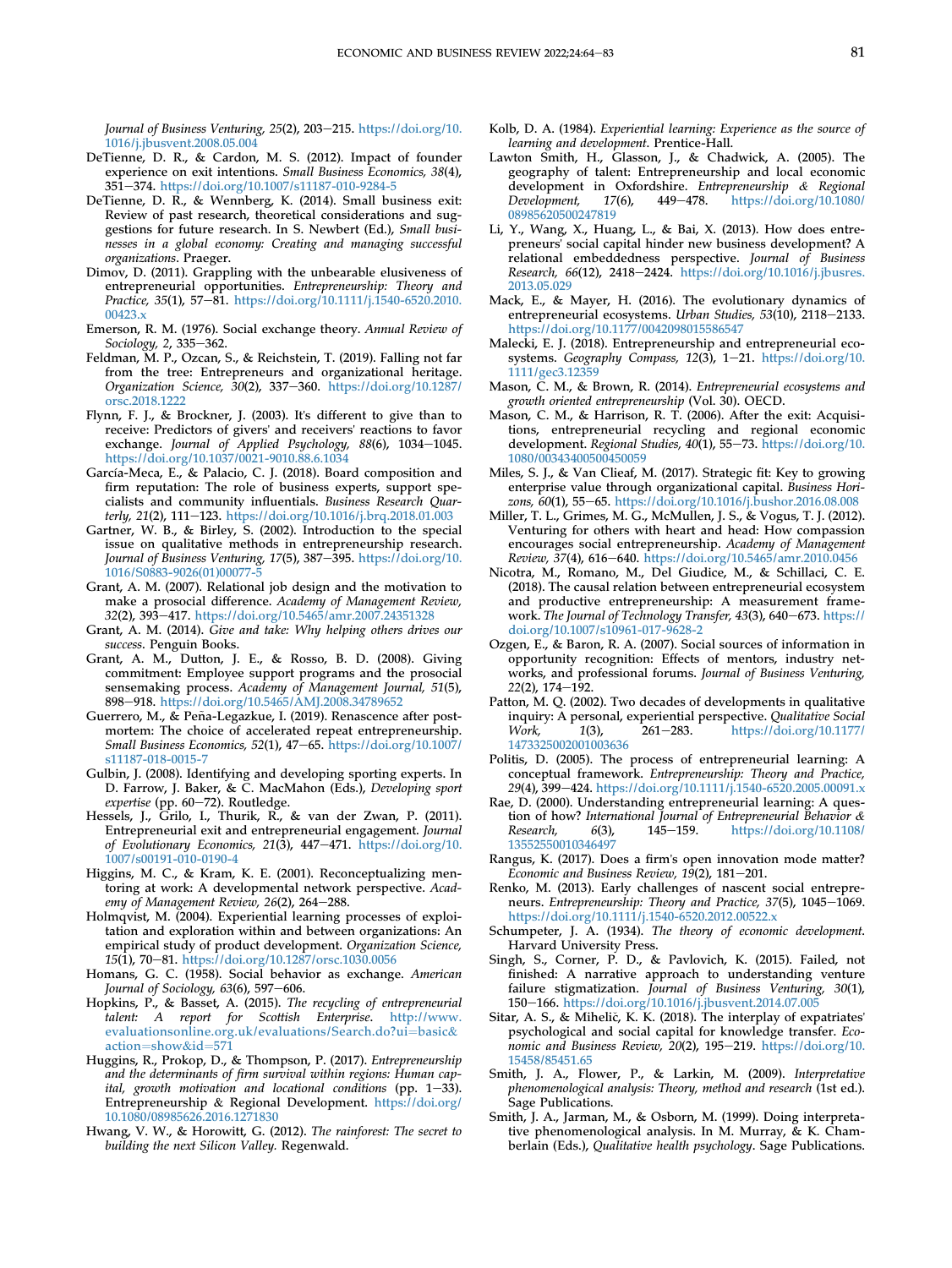- <span id="page-19-5"></span>Smith, J. A., & Osborn, M. (2008). Interpretative phenomenological analysis. In J. A. Smith (Ed.), Qualitative psychology: A practical guide to research methods (2nd ed.). Sage Publications.
- <span id="page-19-0"></span>Spigel, B., & Harrison, R. (2018). Toward a process theory of entrepreneurial ecosystems. Strategic Entrepreneurship Journal, 12(1), 151-168. <https://doi.org/10.1002/sej.1268>
- <span id="page-19-1"></span>Spigel, B., & Vinodrai, T. (2020). Meeting its Waterloo? Recycling in entrepreneurial ecosystems after anchor firm collapse. Entrepreneurship & Regional Development,  $33(7-8)$ ,  $599-620$ . <https://doi.org/10.1080/08985626.2020.1734262>
- <span id="page-19-3"></span>Stam, E., Audretsch, D., & Meijaard, J. (2008). Renascent entrepreneurship. Journal of Evolutionary Economics, 18(3), 493-507. <https://doi.org/10.1007/s00191-008-0095-7>
- <span id="page-19-4"></span>Stam, E., & Spigel, B. (2018). Entrepreneurial ecosystems. In R. Blackburn, D. De Clercq, & J. Heinonen (Eds.), The SAGE handbook of small business and entrepreneurship (pp.  $407-421$ ). SAGE Publications Ltd.
- <span id="page-19-10"></span>Stritar, R., & Drnovšek, M. (2015). What entrepreneurs discover when creating opportunities? Insights from skype and You-Tube ventures. The International Entrepreneurship and Management Journal, 12(3), 659-679. [https://doi.org/10.1007/s11365-](https://doi.org/10.1007/s11365-015-0362-7) [015-0362-7](https://doi.org/10.1007/s11365-015-0362-7)
- <span id="page-19-6"></span>Suddaby, R., Bruton, G. D., & Si, S. X. (2015). Entrepreneurship through a qualitative lens: Insights on the construction and/or discovery of entrepreneurial opportunity. Journal of Business

Venturing, 30(1), 1-10. [https://doi.org/10.1016/j.jbusvent.2014.](https://doi.org/10.1016/j.jbusvent.2014.09.003) [09.003](https://doi.org/10.1016/j.jbusvent.2014.09.003)

- <span id="page-19-2"></span>Sullivan, R. (2000). Entrepreneurial learning and mentoring. International Journal of Entrepreneurial Behavior & Research, 6(3), 160e175. <https://doi.org/10.1108/13552550010346587>
- <span id="page-19-7"></span>Thorne, S. (2014). Applied interpretive approaches. In P. Leavy (Ed.), The Oxford handbook of qualitative research. Oxford University Press.
- <span id="page-19-9"></span>Timmons, J. A. (1999). New venture creation: Entrepreneurship for the 21st century. Irwin McGraw-Hill.
- <span id="page-19-8"></span>Vaeyens, R., Güllich, A., Warr, C. R., & Philippaerts, R. (2009). Talent identification and promotion programmes of Olympic athletes. Journal of Sports Sciences,  $27(13)$ ,  $1367-1380$ . [https://](https://doi.org/10.1080/02640410903110974) [doi.org/10.1080/02640410903110974](https://doi.org/10.1080/02640410903110974)
- <span id="page-19-13"></span>Walsh, J., & Winsor, B. (2019). Socio-cultural barriers to developing a regional entrepreneurial ecosystem. Journal of Enterprising Communities: People and Places in the Global Economy, 13(3), 263-282. <https://doi.org/10.1108/JEC-11-2018-0088>
- <span id="page-19-11"></span>Wood, M. S., & McKinley, W. (2016). After the venture: The reproduction and destruction of entrepreneurial opportunity. Strategic Entrepreneurship Journal, 11(1), 18–35. [https://doi.org/](https://doi.org/10.1002/sej.1238) [10.1002/sej.1238](https://doi.org/10.1002/sej.1238)
- <span id="page-19-12"></span>Zhang, J. (2003). Growing Silicon Valley on a landscape: An agent-based approach to high-tech industrial clusters. Journal of Evolutionary Economics, 13(5), 529-548. [https://doi.org/10.](https://doi.org/10.1007/s00191-003-0178-4) [1007/s00191-003-0178-4](https://doi.org/10.1007/s00191-003-0178-4)